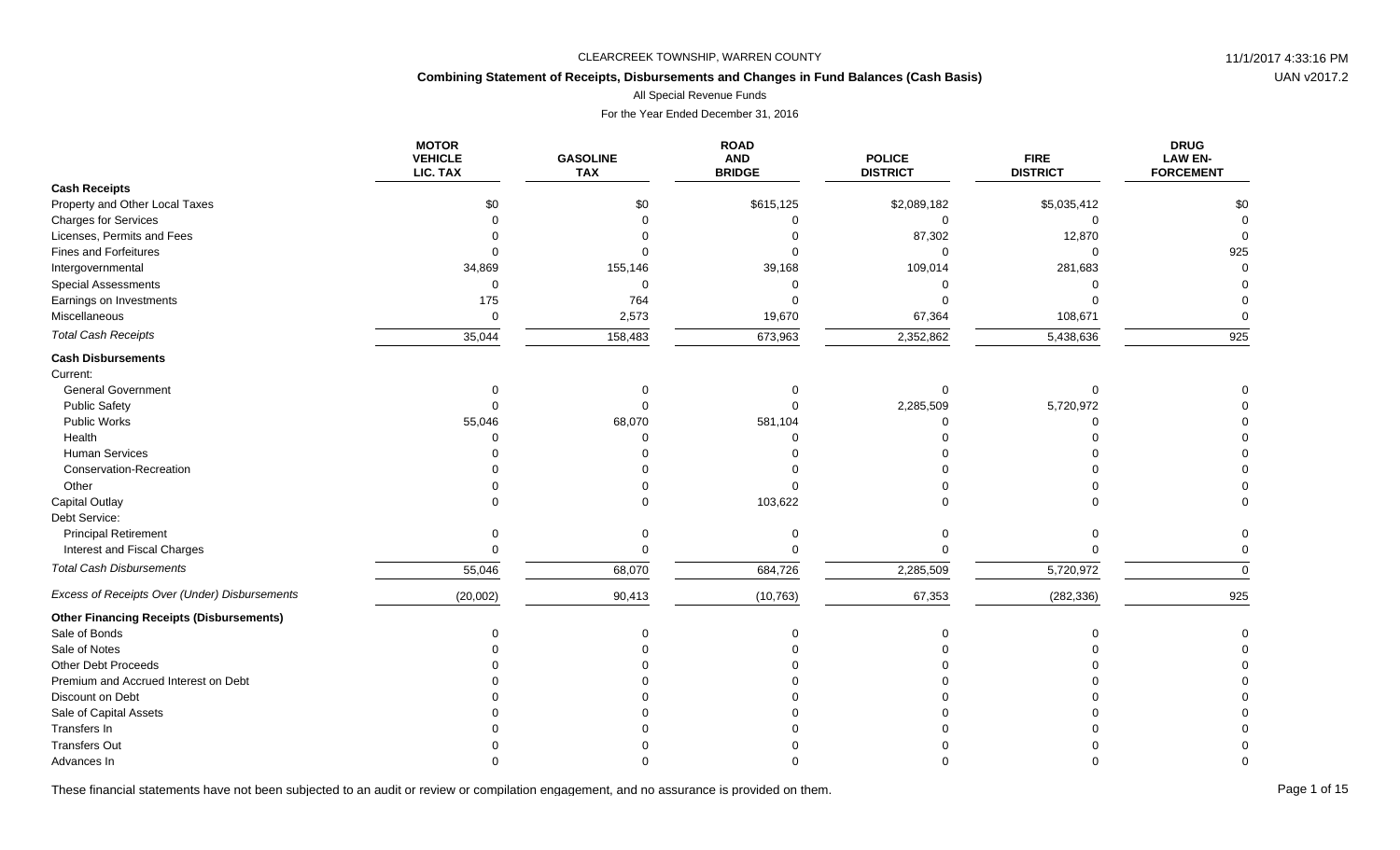## **Combining Statement of Receipts, Disbursements and Changes in Fund Balances (Cash Basis)**

## All Special Revenue Funds

|                                                       | <b>MOTOR</b><br><b>VEHICLE</b><br>LIC. TAX | <b>GASOLINE</b><br><b>TAX</b> | <b>ROAD</b><br><b>AND</b><br><b>BRIDGE</b> | <b>POLICE</b><br><b>DISTRICT</b> | <b>FIRE</b><br><b>DISTRICT</b> | <b>DRUG</b><br><b>LAW EN-</b><br><b>FORCEMENT</b> |
|-------------------------------------------------------|--------------------------------------------|-------------------------------|--------------------------------------------|----------------------------------|--------------------------------|---------------------------------------------------|
| Advances Out                                          |                                            |                               |                                            |                                  |                                |                                                   |
| <b>Other Financing Sources</b>                        |                                            |                               |                                            |                                  |                                |                                                   |
| <b>Other Financing Uses</b>                           |                                            |                               |                                            |                                  |                                |                                                   |
| <b>Total Other Financing Receipts (Disbursements)</b> |                                            |                               |                                            |                                  |                                |                                                   |
| Special Item                                          |                                            |                               |                                            |                                  |                                |                                                   |
| Extraordinary Item                                    |                                            |                               |                                            |                                  |                                |                                                   |
| Net Change in Fund Cash Balances                      | (20,002)                                   | 90,413                        | (10, 763)                                  | 67,353                           | (282, 336)                     | 925                                               |
| Fund Cash Balances, January 1                         | 49,361                                     | 67,521                        | 217,196                                    | 3,647,365                        | 5,848,447                      | 5,032                                             |
| Fund Cash Balances, December 31                       |                                            |                               |                                            |                                  |                                |                                                   |
| Nonspendable                                          |                                            |                               |                                            |                                  |                                |                                                   |
| Restricted                                            | 29,359                                     | 157,934                       | 206,433                                    | 3,714,718                        | 5,566,111                      | 5,957                                             |
| Committed                                             |                                            |                               |                                            |                                  |                                |                                                   |
| Assigned                                              |                                            |                               |                                            |                                  |                                |                                                   |
| Unassigned (Deficit)                                  |                                            |                               |                                            |                                  |                                |                                                   |
| Fund Cash Balances, December 31                       | \$29,359                                   | \$157,934                     | \$206,433                                  | \$3,714,718                      | \$5,566,111                    | \$5,957                                           |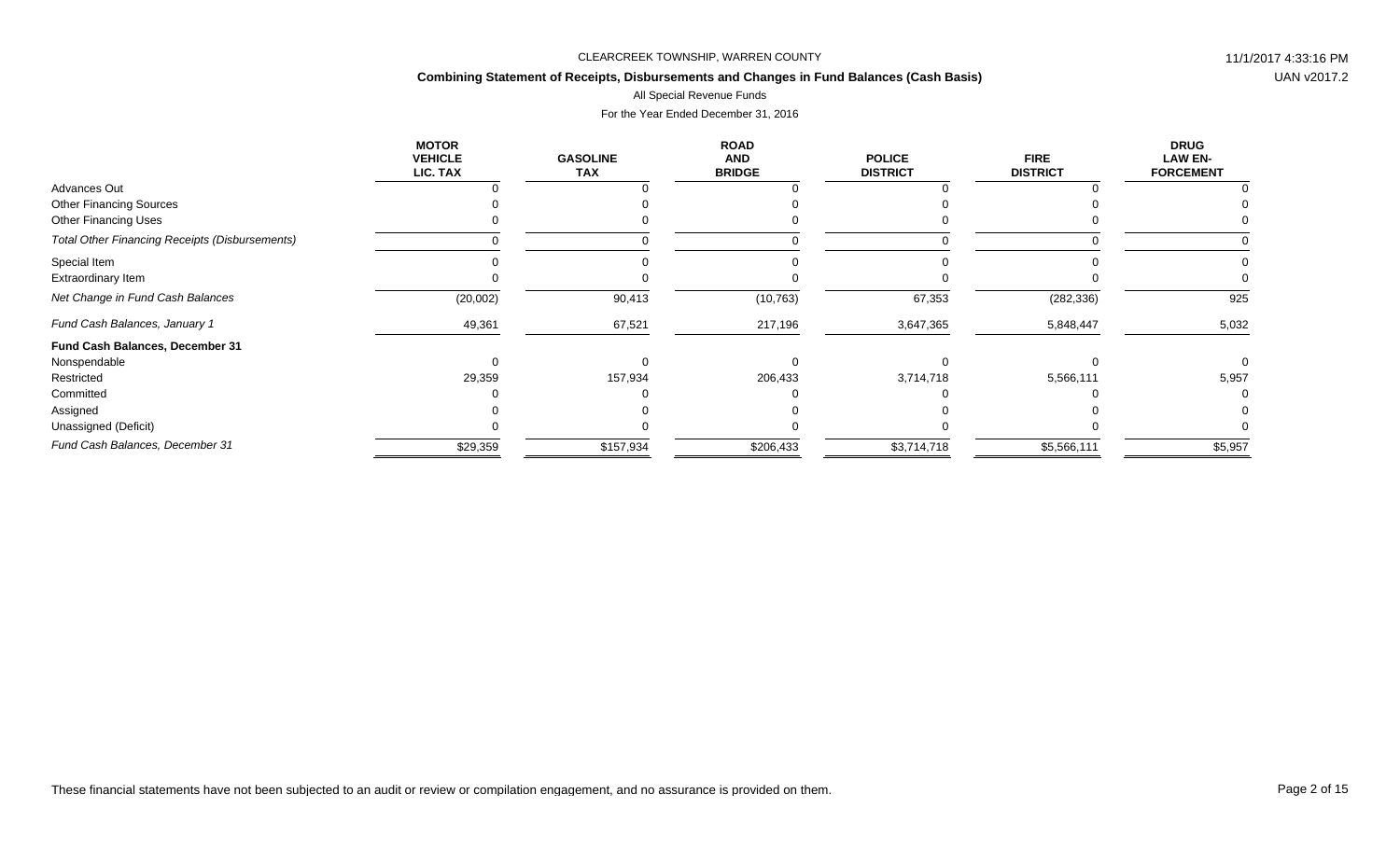## **Combining Statement of Receipts, Disbursements and Changes in Fund Balances (Cash Basis)**

All Special Revenue Funds

|                                                                                                                                                                                                                                                                           | <b>MOTOR</b><br><b>VEHICLE</b><br>LIC. TAX | <b>GASOLINE</b><br><b>TAX</b> | <b>ROAD</b><br><b>AND</b><br><b>BRIDGE</b> | <b>POLICE</b><br><b>DISTRICT</b> | <b>FIRE</b><br><b>DISTRICT</b> | <b>DRUG</b><br><b>LAW EN-</b><br><b>FORCEMENT</b> |
|---------------------------------------------------------------------------------------------------------------------------------------------------------------------------------------------------------------------------------------------------------------------------|--------------------------------------------|-------------------------------|--------------------------------------------|----------------------------------|--------------------------------|---------------------------------------------------|
| <b>GASB 54 Worksheet/Note Disclosure</b>                                                                                                                                                                                                                                  |                                            |                               |                                            |                                  |                                |                                                   |
| Net Change in Fund Cash Balances                                                                                                                                                                                                                                          | (\$20,002)                                 | \$90,413                      | (\$10,763)                                 | \$67,353                         | (\$282,336)                    | \$925                                             |
| Fund Cash Balances, January 1                                                                                                                                                                                                                                             | 49,361                                     | 67,521                        | 217,196                                    | 3,647,365                        | 5,848,447                      | 5,032                                             |
| Fund Cash Balances, December 31                                                                                                                                                                                                                                           | \$29,359                                   | \$157,934                     | \$206,433                                  | \$3,714,718                      | \$5,566,111                    | \$5,957                                           |
| <b>Fund Balances</b><br>Amounts identified as:<br>Nonspendable                                                                                                                                                                                                            |                                            |                               |                                            |                                  |                                |                                                   |
| <b>Total Nonspendable</b>                                                                                                                                                                                                                                                 | $\mathbf 0$                                | $\mathbf 0$                   | $\Omega$                                   | $\mathbf 0$                      | $\Omega$                       | $\mathbf 0$                                       |
| Restricted for:<br>computer upgrades<br>Drug and Alcohol Education and Enforcement<br><b>Emergency Medical Services</b><br>employee vending machine<br>Fire Operations<br>park enhancements<br>police education<br><b>Police Operations</b><br><b>Recreation Programs</b> | \$0                                        | \$0                           | \$0                                        | \$0<br>3,714,718                 | \$0<br>5,566,111               | \$0<br>5,957                                      |
| Road and Bridge Maintenance and Improvements                                                                                                                                                                                                                              | 29,359                                     | 157,934                       | 206,433                                    |                                  |                                |                                                   |
| <b>Street Lighting Districts</b>                                                                                                                                                                                                                                          | 0                                          | $\Omega$                      | $\Omega$                                   |                                  |                                |                                                   |
| <b>Total Restricted</b>                                                                                                                                                                                                                                                   | 29,359                                     | 157,934                       | 206,433                                    | 3,714,718                        | 5,566,111                      | 5,957                                             |
| Committed to:                                                                                                                                                                                                                                                             |                                            |                               |                                            |                                  |                                |                                                   |
| <b>Total Committed</b>                                                                                                                                                                                                                                                    | $\Omega$                                   | $\Omega$                      | $\Omega$                                   | $\Omega$                         | $\Omega$                       | $\Omega$                                          |
| Assigned to:                                                                                                                                                                                                                                                              |                                            |                               |                                            |                                  |                                |                                                   |
| <b>Total Assigned</b>                                                                                                                                                                                                                                                     | 0                                          | $\mathbf 0$                   | $\mathbf 0$                                | 0                                | 0                              | $\Omega$                                          |
| Unassigned                                                                                                                                                                                                                                                                | 0                                          | $\mathbf 0$                   |                                            | $\mathbf 0$                      | $\Omega$                       | $\mathbf 0$                                       |
| Total Fund Cash Balances, December 31                                                                                                                                                                                                                                     | \$29,359                                   | \$157,934                     | \$206,433                                  | \$3,714,718                      | \$5,566,111                    | \$5,957                                           |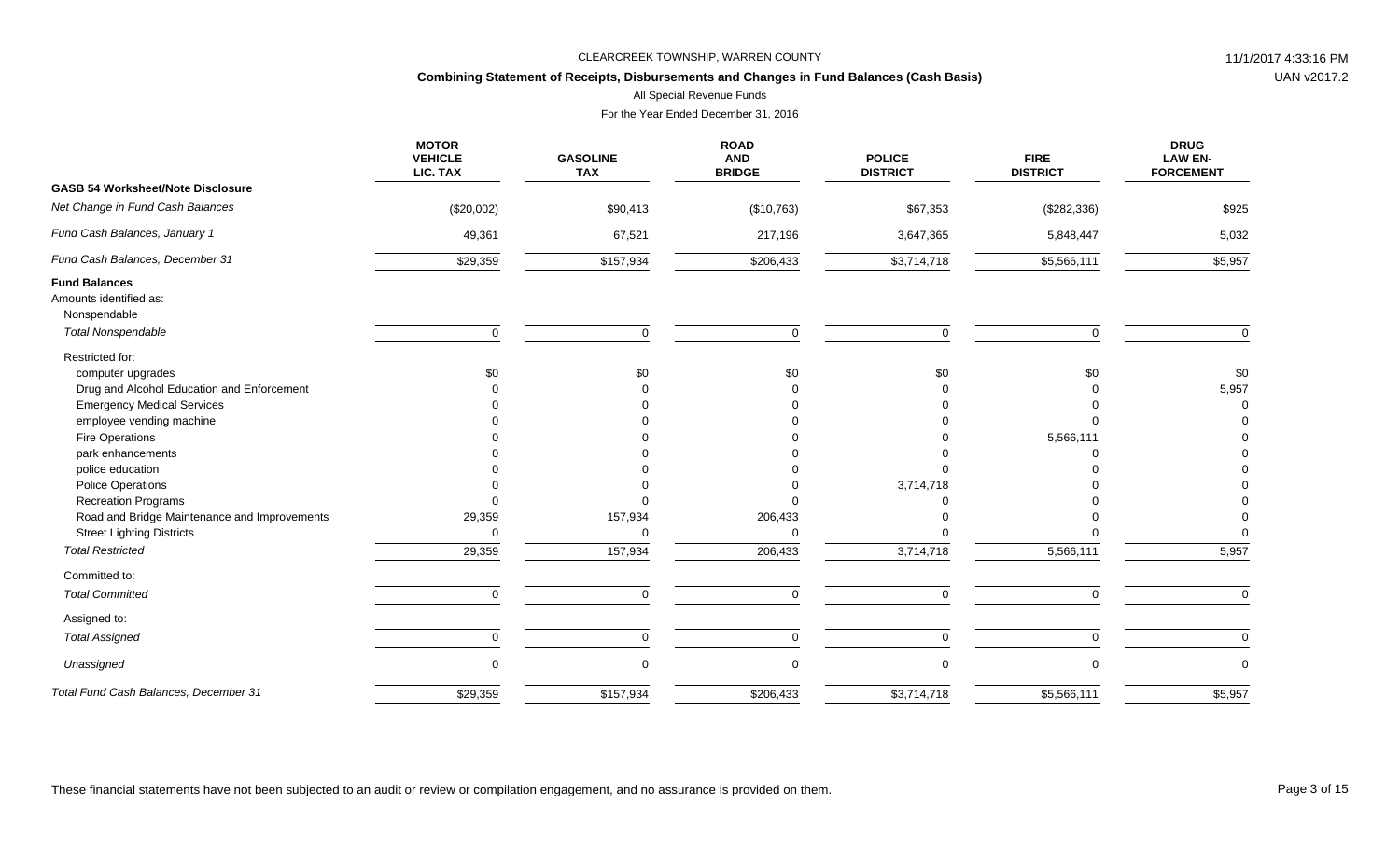## **Combining Statement of Receipts, Disbursements and Changes in Fund Balances (Cash Basis)**

All Special Revenue Funds

For the Year Ended December 31, 2016

|                                                 | <b>PERMISSIVE</b><br><b>MOTOR VEH</b><br><b>LICENSE</b> | <b>LAW EN-</b><br><b>FORCEMENT</b><br><b>TRUST</b> | <b>ENFORCE-</b><br><b>MENT AND</b><br><b>EDUCATION</b> | <b>FIRE &amp; RSC</b><br><b>AMBULANCE</b><br><b>EMS SERV</b> | <b>LIGHTING</b> | <b>NORTH</b><br><b>BUNNELL</b><br><b>HILL</b> |
|-------------------------------------------------|---------------------------------------------------------|----------------------------------------------------|--------------------------------------------------------|--------------------------------------------------------------|-----------------|-----------------------------------------------|
| <b>Cash Receipts</b>                            |                                                         |                                                    |                                                        |                                                              |                 |                                               |
| Property and Other Local Taxes                  | \$130,766                                               | \$0                                                | \$0                                                    | \$0                                                          | \$0             | \$0                                           |
| <b>Charges for Services</b>                     |                                                         |                                                    | $\Omega$                                               | 555,512                                                      | $\Omega$        |                                               |
| Licenses, Permits and Fees                      |                                                         |                                                    | $\Omega$                                               |                                                              |                 |                                               |
| <b>Fines and Forfeitures</b>                    |                                                         |                                                    | 160                                                    |                                                              |                 |                                               |
| Intergovernmental                               | 30,169                                                  |                                                    | $\Omega$                                               |                                                              |                 |                                               |
| <b>Special Assessments</b>                      | $\cap$                                                  |                                                    |                                                        |                                                              | 182,477         |                                               |
| Earnings on Investments                         | 645                                                     |                                                    |                                                        |                                                              | $\Omega$        |                                               |
| Miscellaneous                                   | $\mathbf 0$                                             |                                                    | $\mathbf 0$                                            | 36,906                                                       | $\Omega$        |                                               |
| <b>Total Cash Receipts</b>                      | 161,580                                                 | $\Omega$                                           | 160                                                    | 592,418                                                      | 182,477         | $\Omega$                                      |
| <b>Cash Disbursements</b>                       |                                                         |                                                    |                                                        |                                                              |                 |                                               |
| Current:                                        |                                                         |                                                    |                                                        |                                                              |                 |                                               |
| <b>General Government</b>                       |                                                         |                                                    |                                                        | $\Omega$                                                     |                 |                                               |
| <b>Public Safety</b>                            |                                                         |                                                    |                                                        | 540,985                                                      |                 |                                               |
| Public Works                                    | 305,671                                                 |                                                    |                                                        |                                                              | 174,939         |                                               |
| Health                                          |                                                         |                                                    |                                                        |                                                              | $\Omega$        |                                               |
| Human Services                                  |                                                         |                                                    |                                                        |                                                              |                 |                                               |
| Conservation-Recreation                         |                                                         |                                                    |                                                        |                                                              |                 |                                               |
| Other                                           |                                                         |                                                    |                                                        |                                                              |                 |                                               |
| Capital Outlay                                  |                                                         |                                                    |                                                        | 231,708                                                      |                 |                                               |
| Debt Service:                                   |                                                         |                                                    |                                                        |                                                              |                 |                                               |
| <b>Principal Retirement</b>                     |                                                         |                                                    |                                                        | $\Omega$                                                     | $\Omega$        | $\Omega$                                      |
| Interest and Fiscal Charges                     |                                                         |                                                    | $\Omega$                                               | $\Omega$                                                     | $\Omega$        |                                               |
| <b>Total Cash Disbursements</b>                 | 305,671                                                 | $\Omega$                                           | $\Omega$                                               | 772,693                                                      | 174,939         | $\Omega$                                      |
| Excess of Receipts Over (Under) Disbursements   | (144, 091)                                              | $\Omega$                                           | 160                                                    | (180, 275)                                                   | 7,538           | $\Omega$                                      |
| <b>Other Financing Receipts (Disbursements)</b> |                                                         |                                                    |                                                        |                                                              |                 |                                               |
| Sale of Bonds                                   |                                                         |                                                    |                                                        |                                                              | $\Omega$        |                                               |
| Sale of Notes                                   |                                                         |                                                    |                                                        |                                                              |                 |                                               |
| Other Debt Proceeds                             |                                                         |                                                    |                                                        |                                                              |                 |                                               |
| Premium and Accrued Interest on Debt            |                                                         |                                                    |                                                        |                                                              |                 |                                               |
| Discount on Debt                                |                                                         |                                                    |                                                        |                                                              |                 |                                               |
| Sale of Capital Assets                          |                                                         |                                                    |                                                        |                                                              |                 |                                               |
| Transfers In                                    |                                                         |                                                    |                                                        |                                                              |                 |                                               |
| <b>Transfers Out</b>                            |                                                         |                                                    |                                                        |                                                              |                 |                                               |
| Advances In                                     |                                                         |                                                    |                                                        |                                                              |                 |                                               |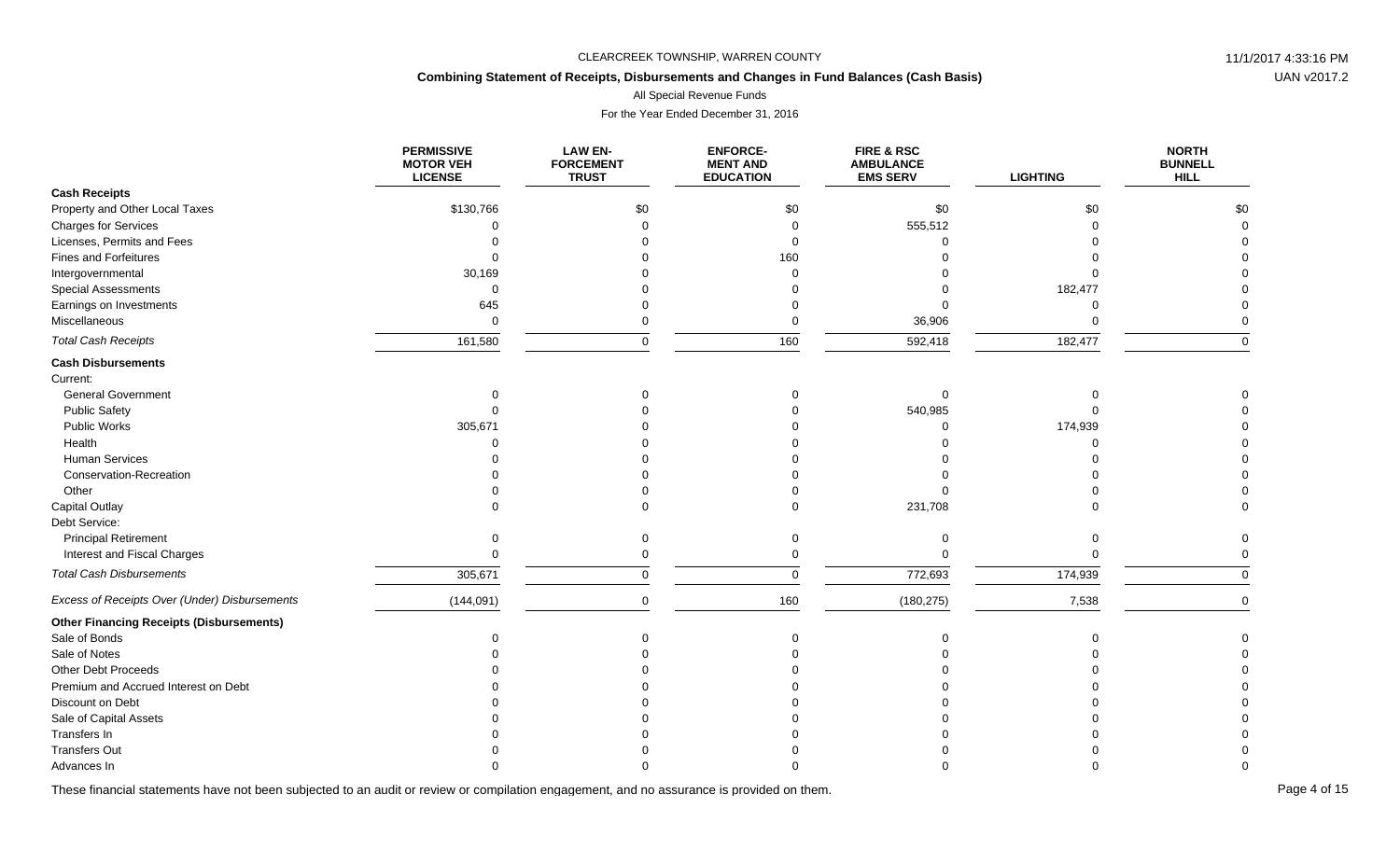## **Combining Statement of Receipts, Disbursements and Changes in Fund Balances (Cash Basis)**

### All Special Revenue Funds

|                                                       | <b>PERMISSIVE</b><br><b>MOTOR VEH</b><br><b>LICENSE</b> | <b>LAW EN-</b><br><b>FORCEMENT</b><br><b>TRUST</b> | <b>ENFORCE-</b><br><b>MENT AND</b><br><b>EDUCATION</b> | <b>FIRE &amp; RSC</b><br><b>AMBULANCE</b><br><b>EMS SERV</b> | <b>LIGHTING</b> | <b>NORTH</b><br><b>BUNNELL</b><br><b>HILL</b> |
|-------------------------------------------------------|---------------------------------------------------------|----------------------------------------------------|--------------------------------------------------------|--------------------------------------------------------------|-----------------|-----------------------------------------------|
| Advances Out                                          |                                                         |                                                    |                                                        |                                                              |                 |                                               |
| <b>Other Financing Sources</b>                        |                                                         |                                                    |                                                        |                                                              |                 |                                               |
| <b>Other Financing Uses</b>                           |                                                         |                                                    |                                                        |                                                              |                 |                                               |
| <b>Total Other Financing Receipts (Disbursements)</b> |                                                         |                                                    |                                                        |                                                              |                 |                                               |
| Special Item                                          |                                                         |                                                    |                                                        |                                                              |                 |                                               |
| Extraordinary Item                                    |                                                         |                                                    |                                                        |                                                              |                 |                                               |
| Net Change in Fund Cash Balances                      | (144, 091)                                              |                                                    | 160                                                    | (180, 275)                                                   | 7,538           | 0                                             |
| Fund Cash Balances, January 1                         | 200,329                                                 | 24,550                                             | 309                                                    | 966,963                                                      | 69,462          |                                               |
| Fund Cash Balances, December 31                       |                                                         |                                                    |                                                        |                                                              |                 |                                               |
| Nonspendable                                          |                                                         |                                                    |                                                        |                                                              |                 |                                               |
| Restricted                                            | 56,238                                                  | 24,550                                             | 469                                                    | 786,688                                                      | 77,000          |                                               |
| Committed                                             |                                                         |                                                    |                                                        |                                                              |                 |                                               |
| Assigned                                              |                                                         |                                                    |                                                        |                                                              |                 |                                               |
| Unassigned (Deficit)                                  |                                                         |                                                    |                                                        |                                                              |                 |                                               |
| Fund Cash Balances, December 31                       | \$56,238                                                | \$24,550                                           | \$469                                                  | \$786,688                                                    | \$77,000        | \$0                                           |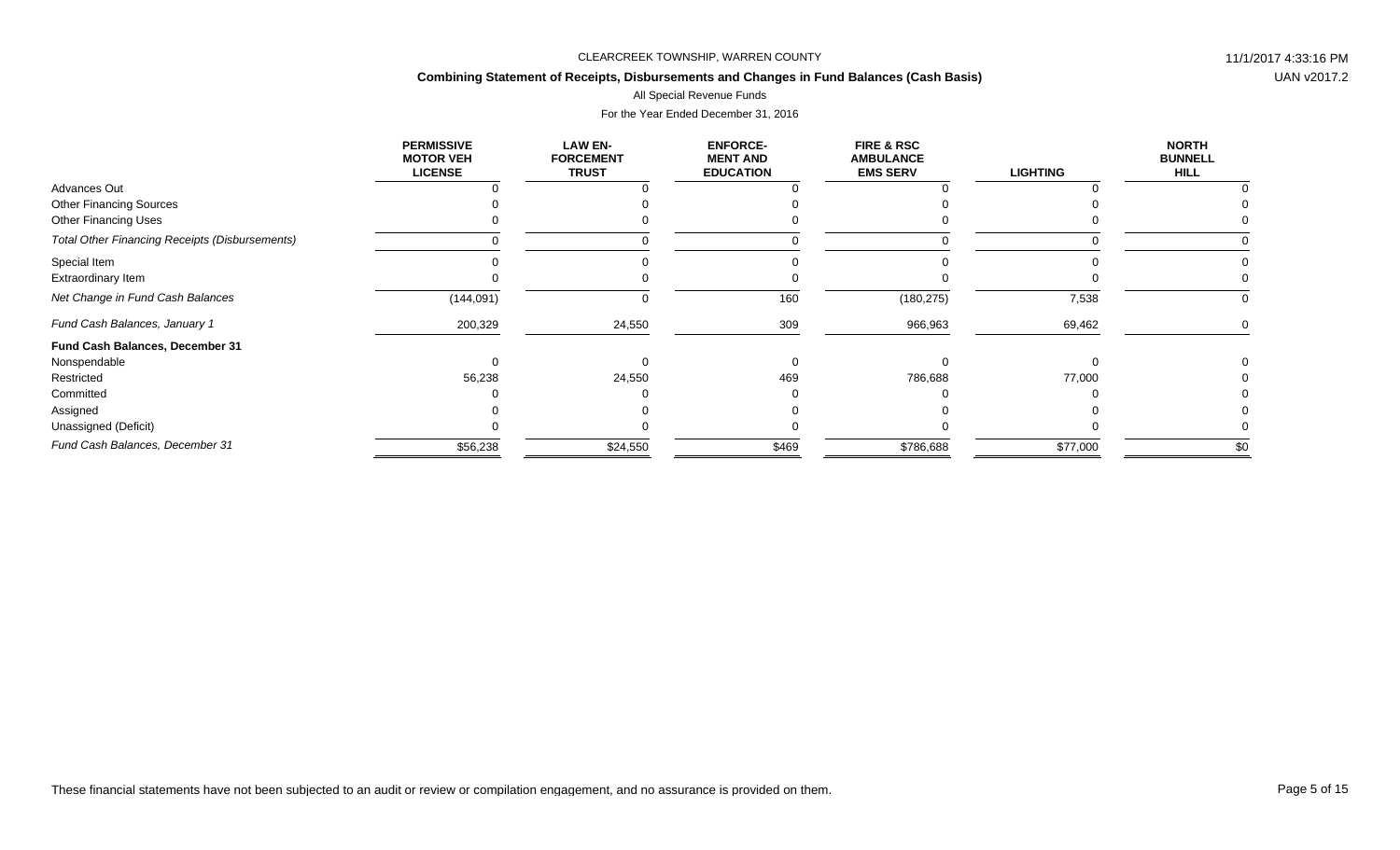## **Combining Statement of Receipts, Disbursements and Changes in Fund Balances (Cash Basis)**

All Special Revenue Funds

| <b>PERMISSIVE</b><br><b>MOTOR VEH</b><br><b>LICENSE</b> | <b>LAW EN-</b><br><b>FORCEMENT</b><br><b>TRUST</b> | <b>ENFORCE-</b><br><b>MENT AND</b><br><b>EDUCATION</b> | FIRE & RSC<br><b>AMBULANCE</b><br><b>EMS SERV</b> | <b>LIGHTING</b> | <b>NORTH</b><br><b>BUNNELL</b><br><b>HILL</b> |
|---------------------------------------------------------|----------------------------------------------------|--------------------------------------------------------|---------------------------------------------------|-----------------|-----------------------------------------------|
|                                                         |                                                    |                                                        |                                                   |                 |                                               |
| (\$144,091)                                             | \$0                                                | \$160                                                  | (\$180,275)                                       | \$7,538         | \$0                                           |
| 200,329                                                 | 24,550                                             | 309                                                    | 966,963                                           | 69,462          | $\mathbf 0$                                   |
| \$56,238                                                | \$24,550                                           | \$469                                                  | \$786,688                                         | \$77,000        | \$0                                           |
|                                                         |                                                    |                                                        |                                                   |                 |                                               |
|                                                         |                                                    |                                                        |                                                   |                 |                                               |
|                                                         |                                                    |                                                        |                                                   |                 |                                               |
| $\mathbf 0$                                             | $\Omega$                                           | $\mathbf 0$                                            | $\mathbf 0$                                       |                 | $\mathbf 0$                                   |
|                                                         |                                                    |                                                        |                                                   |                 |                                               |
| \$0                                                     | \$0                                                | \$0                                                    | \$0                                               | \$0             | \$0                                           |
|                                                         |                                                    |                                                        | $\Omega$                                          |                 |                                               |
|                                                         |                                                    |                                                        | 786,688                                           |                 |                                               |
|                                                         |                                                    |                                                        |                                                   |                 |                                               |
|                                                         |                                                    |                                                        |                                                   |                 |                                               |
|                                                         |                                                    |                                                        |                                                   |                 |                                               |
|                                                         |                                                    |                                                        |                                                   |                 |                                               |
|                                                         |                                                    | 469                                                    |                                                   |                 |                                               |
|                                                         |                                                    |                                                        |                                                   |                 |                                               |
| 56,238                                                  |                                                    |                                                        |                                                   |                 |                                               |
| 0                                                       |                                                    |                                                        |                                                   | 77,000          |                                               |
| 56,238                                                  | 24,550                                             | 469                                                    | 786,688                                           | 77,000          |                                               |
|                                                         |                                                    |                                                        |                                                   |                 |                                               |
| $\mathbf 0$                                             | $\Omega$                                           | $\mathbf 0$                                            | $\mathbf 0$                                       | $\Omega$        | $\Omega$                                      |
|                                                         |                                                    |                                                        |                                                   |                 |                                               |
| 0                                                       | $\mathbf 0$                                        | $\pmb{0}$                                              | 0                                                 | 0               | $\mathbf 0$                                   |
| 0                                                       | $\Omega$                                           | $\mathbf 0$                                            | 0                                                 |                 | $\mathbf 0$                                   |
|                                                         | \$24,550                                           |                                                        |                                                   |                 | \$0                                           |
|                                                         | \$56,238                                           | 24,550                                                 |                                                   |                 | \$469<br>\$786,688<br>\$77,000                |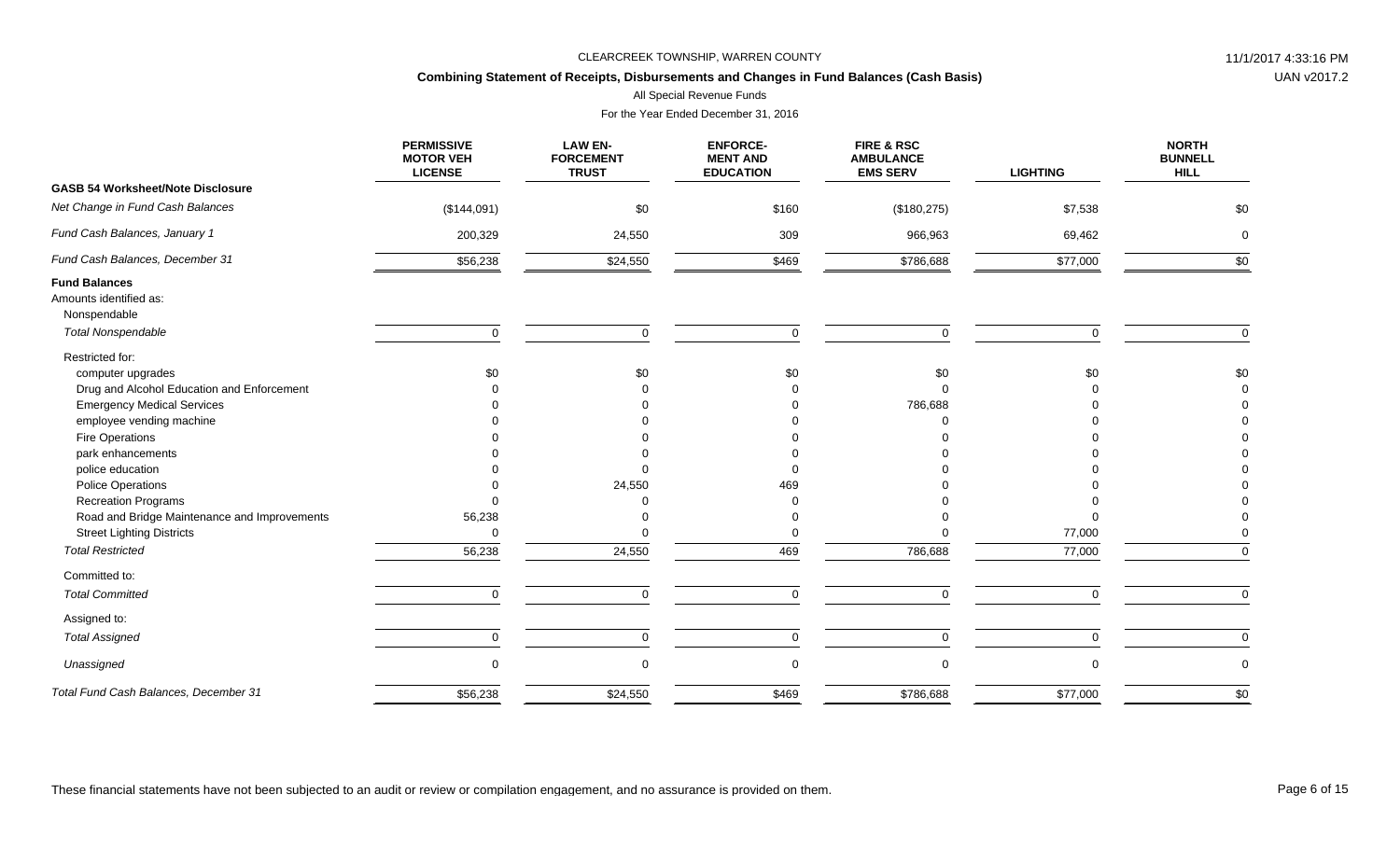## **Combining Statement of Receipts, Disbursements and Changes in Fund Balances (Cash Basis)**

All Special Revenue Funds

For the Year Ended December 31, 2016

|                                                 | <b>MISC</b><br><b>SPECIAL</b><br><b>REVENUE</b> | <b>VENDING</b> | <b>14CF</b> | <b>MISC</b><br><b>SPECIAL</b><br><b>REVENUE</b> | <b>MISC</b><br><b>SPECIAL</b><br><b>REVENUE</b> | <b>MISC</b><br><b>SPECIAL</b><br><b>REVENUE</b> |
|-------------------------------------------------|-------------------------------------------------|----------------|-------------|-------------------------------------------------|-------------------------------------------------|-------------------------------------------------|
| <b>Cash Receipts</b>                            |                                                 |                |             |                                                 |                                                 |                                                 |
| Property and Other Local Taxes                  | \$0                                             | \$0            | \$0         | \$0                                             | \$0                                             | \$0                                             |
| <b>Charges for Services</b>                     |                                                 |                |             | $\Omega$                                        |                                                 |                                                 |
| Licenses, Permits and Fees                      |                                                 |                |             |                                                 |                                                 |                                                 |
| Fines and Forfeitures                           |                                                 |                |             |                                                 |                                                 |                                                 |
| Intergovernmental                               |                                                 |                |             |                                                 |                                                 |                                                 |
| <b>Special Assessments</b>                      |                                                 |                |             |                                                 |                                                 |                                                 |
| Earnings on Investments                         |                                                 |                |             |                                                 |                                                 |                                                 |
| Miscellaneous                                   |                                                 | 1,062          |             |                                                 |                                                 |                                                 |
| <b>Total Cash Receipts</b>                      | $\Omega$                                        | 1,062          | $\Omega$    | $\Omega$                                        | $\Omega$                                        | $\Omega$                                        |
| <b>Cash Disbursements</b>                       |                                                 |                |             |                                                 |                                                 |                                                 |
| Current:                                        |                                                 |                |             |                                                 |                                                 |                                                 |
| <b>General Government</b>                       |                                                 | 942            |             |                                                 | $\Omega$                                        |                                                 |
| <b>Public Safety</b>                            |                                                 |                |             |                                                 | 30,736                                          |                                                 |
| Public Works                                    |                                                 |                |             |                                                 |                                                 |                                                 |
| Health                                          |                                                 |                |             |                                                 |                                                 |                                                 |
| <b>Human Services</b>                           |                                                 |                |             |                                                 |                                                 |                                                 |
| Conservation-Recreation                         |                                                 |                |             |                                                 |                                                 |                                                 |
| Other                                           |                                                 |                |             |                                                 |                                                 |                                                 |
| <b>Capital Outlay</b>                           |                                                 |                |             |                                                 |                                                 |                                                 |
| Debt Service:                                   |                                                 |                |             |                                                 |                                                 |                                                 |
| <b>Principal Retirement</b>                     | $\Omega$                                        |                |             | $\Omega$                                        |                                                 |                                                 |
| Interest and Fiscal Charges                     |                                                 | $\Omega$       |             |                                                 |                                                 |                                                 |
| <b>Total Cash Disbursements</b>                 | $\mathbf 0$                                     | 942            | 0           | 0                                               | 30,736                                          | $\Omega$                                        |
| Excess of Receipts Over (Under) Disbursements   | $\mathbf 0$                                     | 120            | $\mathbf 0$ | $\mathbf 0$                                     | (30, 736)                                       | $\Omega$                                        |
| <b>Other Financing Receipts (Disbursements)</b> |                                                 |                |             |                                                 |                                                 |                                                 |
| Sale of Bonds                                   |                                                 |                |             |                                                 |                                                 |                                                 |
| Sale of Notes                                   |                                                 |                |             |                                                 |                                                 |                                                 |
| Other Debt Proceeds                             |                                                 |                |             |                                                 |                                                 |                                                 |
| Premium and Accrued Interest on Debt            |                                                 |                |             |                                                 |                                                 |                                                 |
| Discount on Debt                                |                                                 |                |             |                                                 |                                                 |                                                 |
| Sale of Capital Assets                          |                                                 |                |             |                                                 |                                                 |                                                 |
| Transfers In                                    |                                                 |                |             |                                                 |                                                 |                                                 |
| <b>Transfers Out</b>                            |                                                 |                |             |                                                 |                                                 |                                                 |
| Advances In                                     |                                                 |                |             |                                                 |                                                 |                                                 |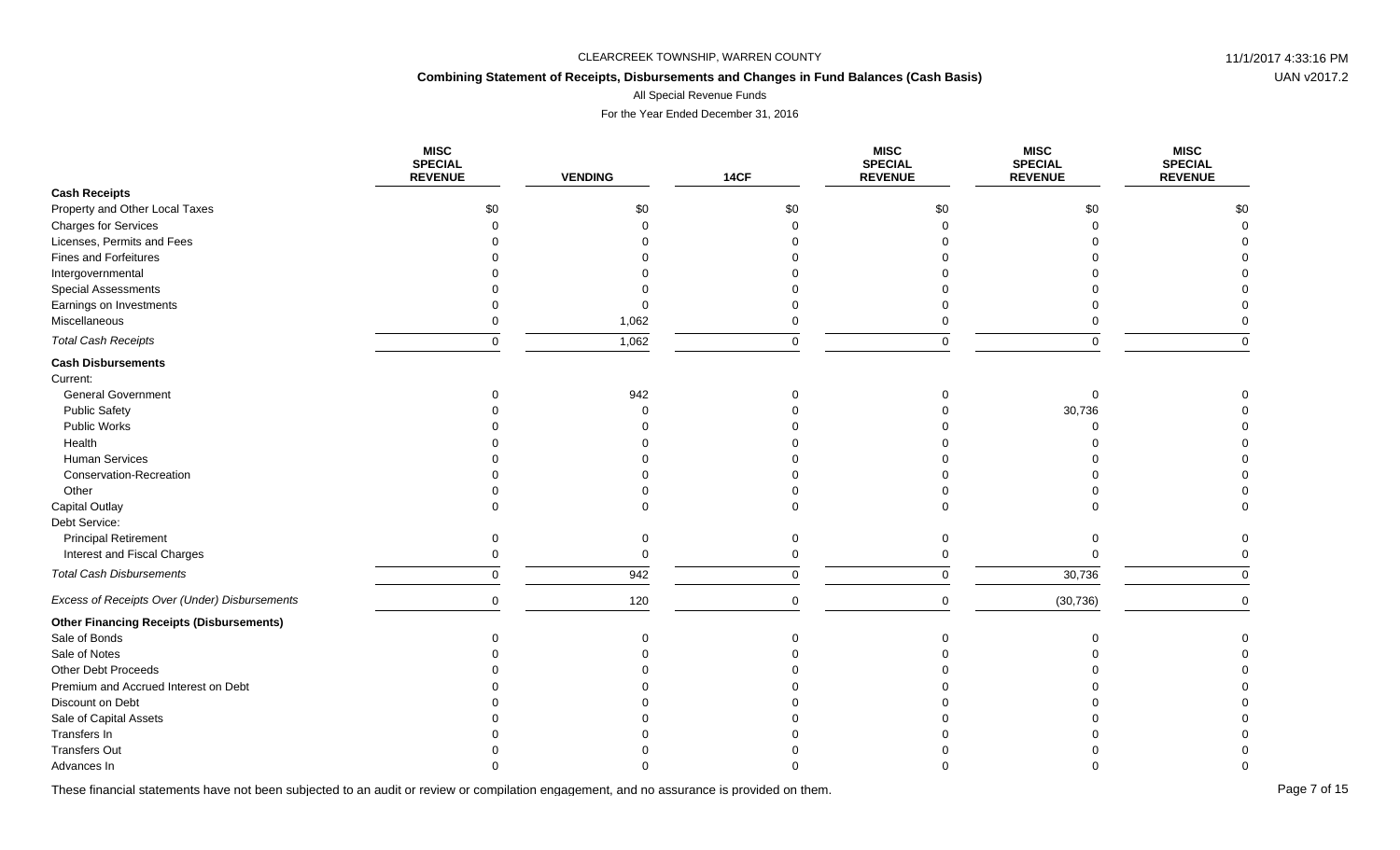## **Combining Statement of Receipts, Disbursements and Changes in Fund Balances (Cash Basis)**

# All Special Revenue Funds

|                                                       | <b>MISC</b><br><b>SPECIAL</b><br><b>REVENUE</b> | <b>VENDING</b> | <b>14CF</b> | <b>MISC</b><br><b>SPECIAL</b><br><b>REVENUE</b> | <b>MISC</b><br><b>SPECIAL</b><br><b>REVENUE</b> | <b>MISC</b><br><b>SPECIAL</b><br><b>REVENUE</b> |
|-------------------------------------------------------|-------------------------------------------------|----------------|-------------|-------------------------------------------------|-------------------------------------------------|-------------------------------------------------|
| Advances Out                                          |                                                 |                |             |                                                 |                                                 |                                                 |
| <b>Other Financing Sources</b>                        |                                                 |                |             |                                                 |                                                 |                                                 |
| <b>Other Financing Uses</b>                           |                                                 |                |             |                                                 |                                                 |                                                 |
| <b>Total Other Financing Receipts (Disbursements)</b> |                                                 |                |             |                                                 |                                                 |                                                 |
| Special Item                                          |                                                 |                |             |                                                 |                                                 |                                                 |
| Extraordinary Item                                    |                                                 |                |             |                                                 |                                                 |                                                 |
| Net Change in Fund Cash Balances                      |                                                 | 120            |             | O                                               | (30, 736)                                       |                                                 |
| Fund Cash Balances, January 1                         | 1,533                                           | 2,052          |             |                                                 | 30,737                                          |                                                 |
| Fund Cash Balances, December 31                       |                                                 |                |             |                                                 |                                                 |                                                 |
| Nonspendable                                          |                                                 |                |             |                                                 |                                                 |                                                 |
| Restricted                                            | 1,533                                           | 2,172          |             |                                                 |                                                 |                                                 |
| Committed                                             |                                                 |                |             |                                                 |                                                 |                                                 |
| Assigned                                              |                                                 |                |             |                                                 |                                                 |                                                 |
| Unassigned (Deficit)                                  |                                                 |                |             |                                                 |                                                 |                                                 |
| Fund Cash Balances, December 31                       | \$1,533                                         | \$2,172        | \$0         | \$0                                             | \$1                                             | \$0                                             |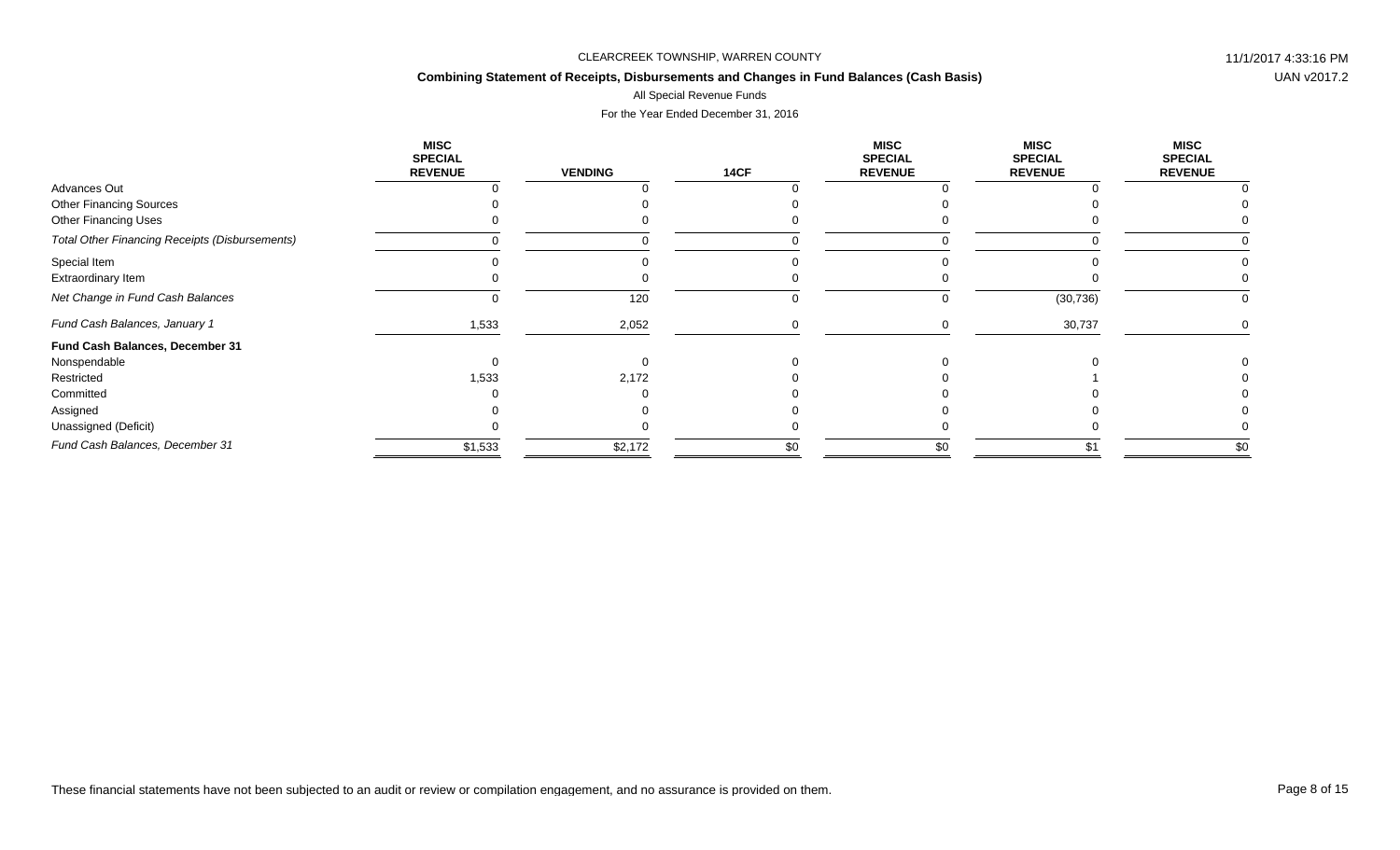## **Combining Statement of Receipts, Disbursements and Changes in Fund Balances (Cash Basis)**

All Special Revenue Funds

|                                                                | <b>MISC</b><br><b>SPECIAL</b><br><b>REVENUE</b> | <b>VENDING</b> | <b>14CF</b> | <b>MISC</b><br><b>SPECIAL</b><br><b>REVENUE</b> | <b>MISC</b><br><b>SPECIAL</b><br><b>REVENUE</b> | <b>MISC</b><br><b>SPECIAL</b><br><b>REVENUE</b> |
|----------------------------------------------------------------|-------------------------------------------------|----------------|-------------|-------------------------------------------------|-------------------------------------------------|-------------------------------------------------|
| <b>GASB 54 Worksheet/Note Disclosure</b>                       |                                                 |                |             |                                                 |                                                 |                                                 |
| Net Change in Fund Cash Balances                               | \$0                                             | \$120          | \$0         | \$0                                             | (\$30,736)                                      | \$0                                             |
| Fund Cash Balances, January 1                                  | 1,533                                           | 2,052          | $\mathbf 0$ | $\mathbf 0$                                     | 30,737                                          | $\mathbf 0$                                     |
| Fund Cash Balances, December 31                                | \$1,533                                         | \$2,172        | \$0         | \$0                                             | \$1                                             | \$0                                             |
| <b>Fund Balances</b><br>Amounts identified as:<br>Nonspendable |                                                 |                |             |                                                 |                                                 |                                                 |
| <b>Total Nonspendable</b>                                      | $\mathbf 0$                                     | $\Omega$       | $\mathbf 0$ | $\mathbf 0$                                     | $\Omega$                                        | $\Omega$                                        |
| Restricted for:<br>computer upgrades                           | \$0                                             | \$0            | \$0         | \$0                                             | \$0                                             | \$0                                             |
| Drug and Alcohol Education and Enforcement                     |                                                 |                |             |                                                 |                                                 |                                                 |
| <b>Emergency Medical Services</b>                              |                                                 |                |             |                                                 |                                                 |                                                 |
| employee vending machine                                       |                                                 | 2,172          |             |                                                 |                                                 |                                                 |
| Fire Operations                                                |                                                 |                |             |                                                 |                                                 |                                                 |
| park enhancements                                              |                                                 |                |             |                                                 |                                                 |                                                 |
| police education                                               |                                                 |                |             |                                                 |                                                 |                                                 |
| Police Operations                                              |                                                 |                |             |                                                 |                                                 |                                                 |
| <b>Recreation Programs</b>                                     |                                                 |                |             |                                                 |                                                 |                                                 |
| Road and Bridge Maintenance and Improvements                   | 1,533                                           |                |             |                                                 |                                                 |                                                 |
| <b>Street Lighting Districts</b>                               | $\mathbf 0$                                     |                |             |                                                 |                                                 |                                                 |
| <b>Total Restricted</b>                                        | 1,533                                           | 2,172          | $\Omega$    | $\Omega$                                        |                                                 | $\Omega$                                        |
| Committed to:                                                  |                                                 |                |             |                                                 |                                                 |                                                 |
| <b>Total Committed</b>                                         | $\mathbf 0$                                     | $\mathbf 0$    | $\mathbf 0$ | $\mathbf 0$                                     | $\mathbf 0$                                     | $\Omega$                                        |
| Assigned to:                                                   |                                                 |                |             |                                                 |                                                 |                                                 |
| <b>Total Assigned</b>                                          | $\mathbf 0$                                     | $\mathbf 0$    | $\mathbf 0$ | $\mathbf 0$                                     | $\mathbf 0$                                     | $\mathbf 0$                                     |
| Unassigned                                                     | $\mathbf 0$                                     |                | $\pmb{0}$   | 0                                               | $\Omega$                                        | $\mathbf 0$                                     |
| Total Fund Cash Balances, December 31                          | \$1,533                                         | \$2,172        | \$0         | \$0                                             | \$1                                             | \$0                                             |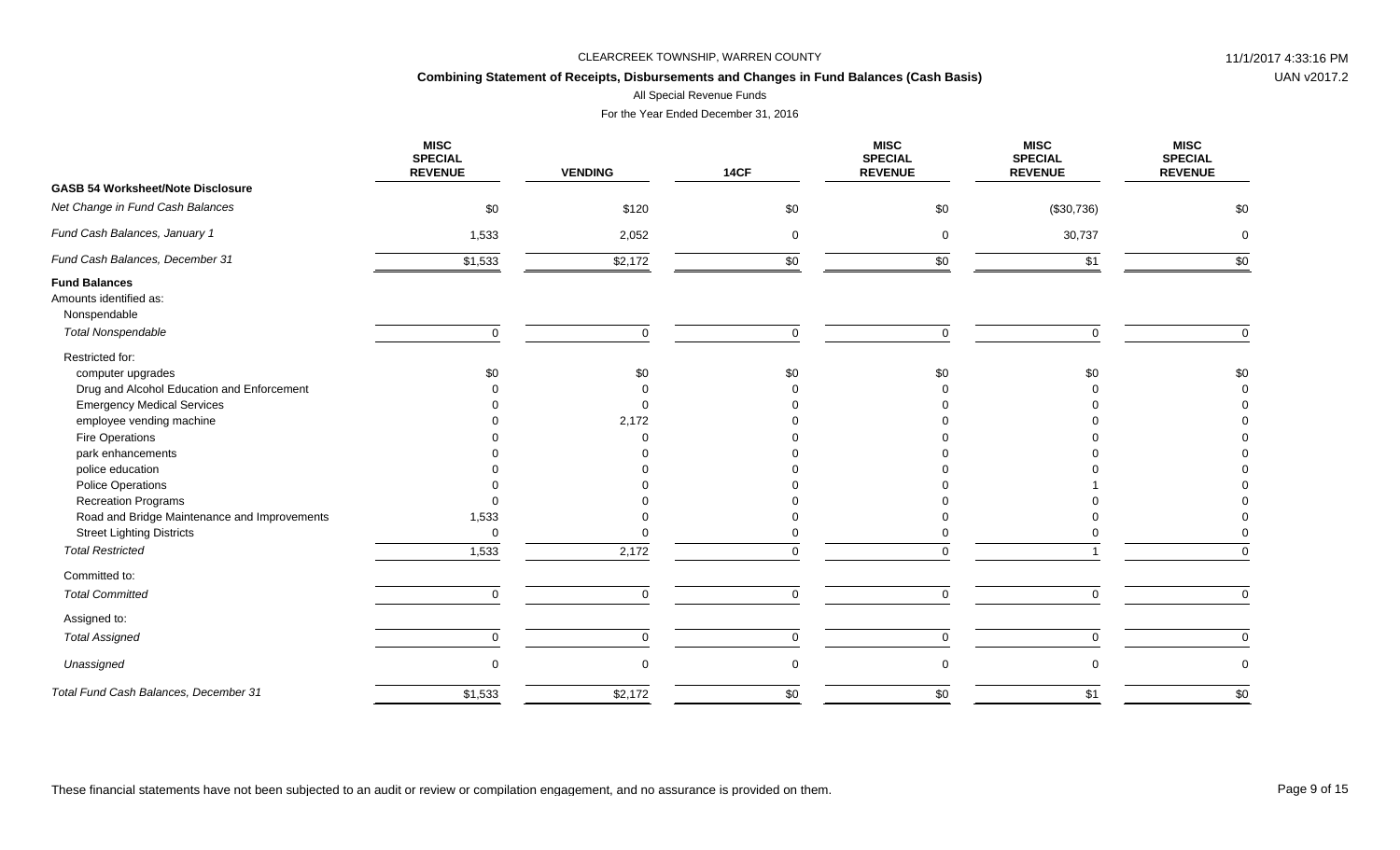## **Combining Statement of Receipts, Disbursements and Changes in Fund Balances (Cash Basis)**

All Special Revenue Funds

For the Year Ended December 31, 2016

|                                                 | <b>FIRE</b><br><b>GRANT</b> | <b>MISC</b><br><b>SPECIAL</b><br><b>REVENUE</b> | <b>MISC</b><br><b>SPECIAL</b><br><b>REVENUE</b> | <b>POLICE GRA</b><br>NT<br><b>GRANT</b> | <b>HOFFMANN</b><br><b>RESERVE</b> | <b>FEMA</b><br><b>ASSISTANCE</b><br>TO |
|-------------------------------------------------|-----------------------------|-------------------------------------------------|-------------------------------------------------|-----------------------------------------|-----------------------------------|----------------------------------------|
| <b>Cash Receipts</b>                            |                             |                                                 |                                                 |                                         |                                   |                                        |
| Property and Other Local Taxes                  | \$0                         | \$0                                             | \$0                                             | \$0                                     | \$0                               | \$0                                    |
| <b>Charges for Services</b>                     |                             |                                                 |                                                 |                                         |                                   |                                        |
| Licenses, Permits and Fees                      |                             |                                                 |                                                 |                                         |                                   |                                        |
| <b>Fines and Forfeitures</b>                    |                             |                                                 |                                                 |                                         |                                   |                                        |
| Intergovernmental                               |                             | 3,500                                           |                                                 |                                         |                                   |                                        |
| <b>Special Assessments</b>                      |                             |                                                 |                                                 |                                         |                                   |                                        |
| Earnings on Investments                         |                             |                                                 |                                                 |                                         |                                   |                                        |
| Miscellaneous                                   |                             |                                                 |                                                 |                                         |                                   |                                        |
| <b>Total Cash Receipts</b>                      | $\Omega$                    | 3,500                                           |                                                 |                                         | $\Omega$                          |                                        |
| <b>Cash Disbursements</b>                       |                             |                                                 |                                                 |                                         |                                   |                                        |
| Current:                                        |                             |                                                 |                                                 |                                         |                                   |                                        |
| <b>General Government</b>                       |                             |                                                 |                                                 |                                         |                                   |                                        |
| <b>Public Safety</b>                            |                             | 137                                             |                                                 |                                         |                                   |                                        |
| <b>Public Works</b>                             |                             |                                                 |                                                 |                                         |                                   |                                        |
| Health                                          |                             |                                                 |                                                 |                                         |                                   |                                        |
| Human Services                                  |                             |                                                 |                                                 |                                         |                                   |                                        |
| Conservation-Recreation                         |                             |                                                 |                                                 |                                         |                                   |                                        |
| Other                                           |                             |                                                 |                                                 |                                         |                                   |                                        |
| <b>Capital Outlay</b>                           |                             |                                                 |                                                 |                                         |                                   |                                        |
| Debt Service:                                   |                             |                                                 |                                                 |                                         |                                   |                                        |
| <b>Principal Retirement</b>                     |                             |                                                 |                                                 |                                         |                                   |                                        |
| Interest and Fiscal Charges                     |                             |                                                 |                                                 |                                         |                                   |                                        |
| <b>Total Cash Disbursements</b>                 | $\Omega$                    | 137                                             | $\Omega$                                        |                                         | $\Omega$                          |                                        |
| Excess of Receipts Over (Under) Disbursements   | $\Omega$                    | 3,363                                           | $\Omega$                                        | $\Omega$                                | $\Omega$                          |                                        |
| <b>Other Financing Receipts (Disbursements)</b> |                             |                                                 |                                                 |                                         |                                   |                                        |
| Sale of Bonds                                   |                             |                                                 |                                                 |                                         |                                   |                                        |
| Sale of Notes                                   |                             |                                                 |                                                 |                                         |                                   |                                        |
| <b>Other Debt Proceeds</b>                      |                             |                                                 |                                                 |                                         |                                   |                                        |
| Premium and Accrued Interest on Debt            |                             |                                                 |                                                 |                                         |                                   |                                        |
| Discount on Debt                                |                             |                                                 |                                                 |                                         |                                   |                                        |
| Sale of Capital Assets                          |                             |                                                 |                                                 |                                         |                                   |                                        |
| Transfers In                                    |                             |                                                 |                                                 |                                         |                                   |                                        |
| <b>Transfers Out</b>                            |                             |                                                 |                                                 |                                         |                                   |                                        |
| Advances In                                     |                             |                                                 |                                                 |                                         |                                   |                                        |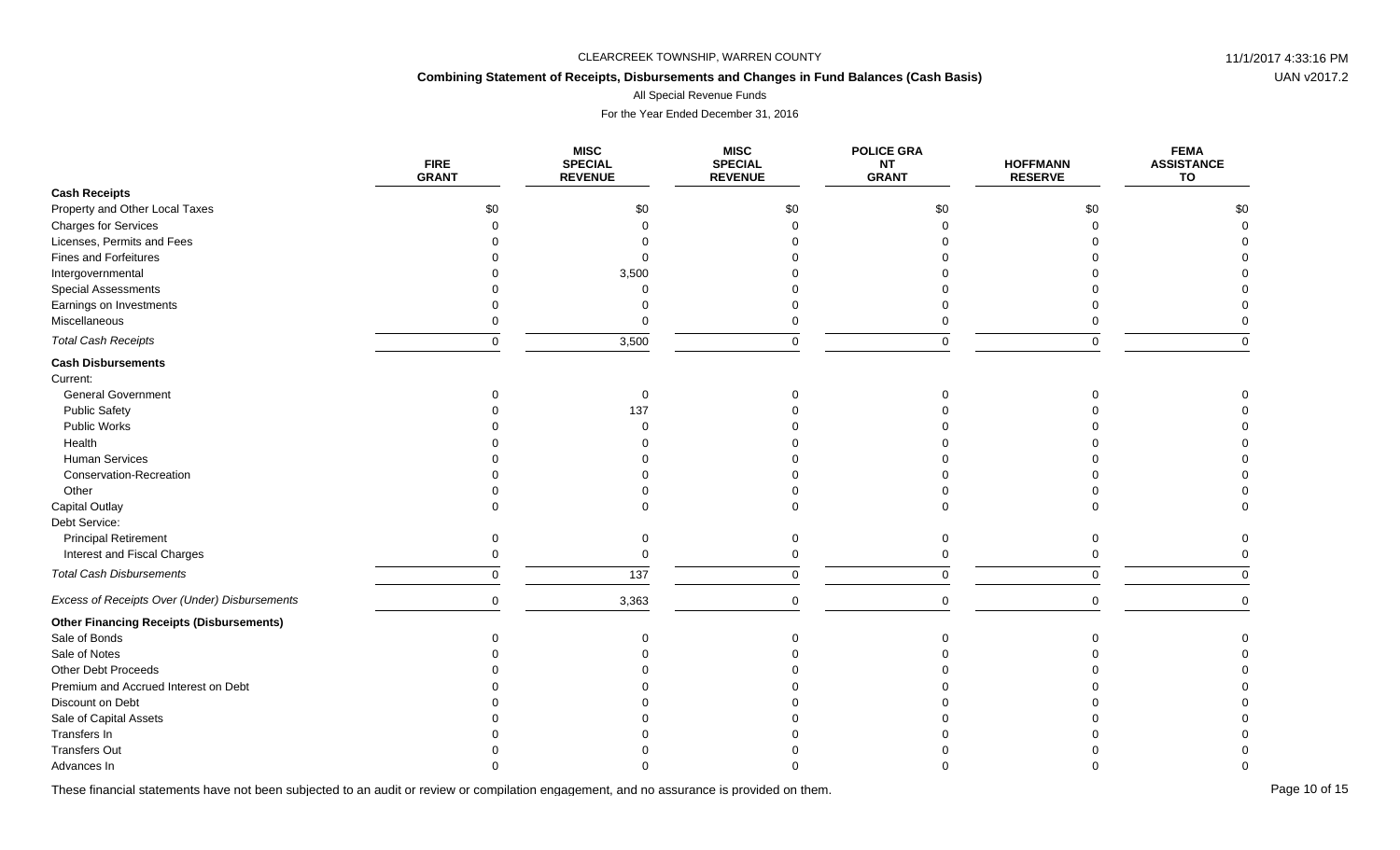## **Combining Statement of Receipts, Disbursements and Changes in Fund Balances (Cash Basis)**

### All Special Revenue Funds

|                                                       | <b>FIRE</b><br><b>GRANT</b> | <b>MISC</b><br><b>SPECIAL</b><br><b>REVENUE</b> | <b>MISC</b><br><b>SPECIAL</b><br><b>REVENUE</b> | <b>POLICE GRA</b><br><b>NT</b><br><b>GRANT</b> | <b>HOFFMANN</b><br><b>RESERVE</b> | <b>FEMA</b><br><b>ASSISTANCE</b><br>TO |
|-------------------------------------------------------|-----------------------------|-------------------------------------------------|-------------------------------------------------|------------------------------------------------|-----------------------------------|----------------------------------------|
| Advances Out                                          |                             |                                                 |                                                 |                                                |                                   |                                        |
| <b>Other Financing Sources</b>                        |                             |                                                 |                                                 |                                                |                                   |                                        |
| <b>Other Financing Uses</b>                           |                             |                                                 |                                                 |                                                |                                   |                                        |
| <b>Total Other Financing Receipts (Disbursements)</b> |                             |                                                 |                                                 |                                                |                                   |                                        |
| Special Item                                          |                             |                                                 |                                                 |                                                |                                   |                                        |
| Extraordinary Item                                    |                             |                                                 |                                                 |                                                |                                   |                                        |
| Net Change in Fund Cash Balances                      |                             | 3,363                                           |                                                 |                                                |                                   |                                        |
| Fund Cash Balances, January 1                         |                             | 3,438                                           | 8,433                                           |                                                | 2,720                             |                                        |
| Fund Cash Balances, December 31                       |                             |                                                 |                                                 |                                                |                                   |                                        |
| Nonspendable                                          |                             |                                                 |                                                 |                                                |                                   |                                        |
| Restricted                                            |                             | 6,801                                           | 8,433                                           |                                                | 2,720                             |                                        |
| Committed                                             |                             |                                                 |                                                 |                                                |                                   |                                        |
| Assigned                                              |                             |                                                 |                                                 |                                                |                                   |                                        |
| Unassigned (Deficit)                                  |                             |                                                 |                                                 |                                                |                                   |                                        |
| Fund Cash Balances, December 31                       | \$0                         | \$6,801                                         | \$8,433                                         | \$0                                            | \$2,720                           | \$0                                    |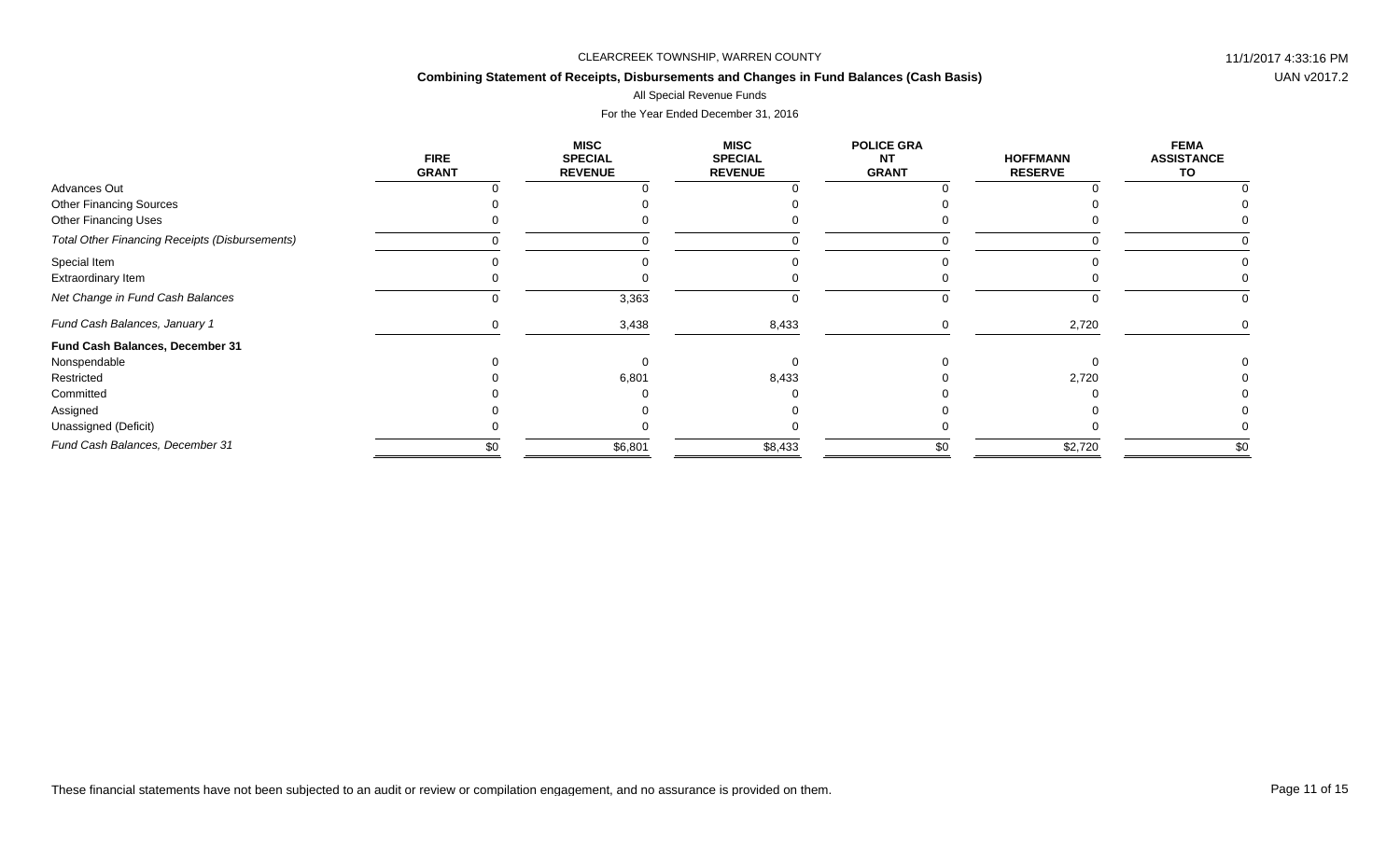## **Combining Statement of Receipts, Disbursements and Changes in Fund Balances (Cash Basis)**

All Special Revenue Funds

|                                                                                             | <b>FIRE</b><br><b>GRANT</b> | <b>MISC</b><br><b>SPECIAL</b><br><b>REVENUE</b> | <b>MISC</b><br><b>SPECIAL</b><br><b>REVENUE</b> | <b>POLICE GRA</b><br><b>NT</b><br><b>GRANT</b> | <b>HOFFMANN</b><br><b>RESERVE</b> | <b>FEMA</b><br><b>ASSISTANCE</b><br>TO |
|---------------------------------------------------------------------------------------------|-----------------------------|-------------------------------------------------|-------------------------------------------------|------------------------------------------------|-----------------------------------|----------------------------------------|
| <b>GASB 54 Worksheet/Note Disclosure</b>                                                    |                             |                                                 |                                                 |                                                |                                   |                                        |
| Net Change in Fund Cash Balances                                                            | \$0                         | \$3,363                                         | \$0                                             | \$0                                            | \$0                               | \$0                                    |
| Fund Cash Balances, January 1                                                               | $\mathbf 0$                 | 3,438                                           | 8,433                                           | $\mathbf 0$                                    | 2,720                             | $\Omega$                               |
| Fund Cash Balances, December 31                                                             | \$0                         | \$6,801                                         | \$8,433                                         | \$0                                            | \$2,720                           | \$0                                    |
| <b>Fund Balances</b><br>Amounts identified as:<br>Nonspendable<br><b>Total Nonspendable</b> | $\mathbf 0$                 | $\Omega$                                        |                                                 | $\Omega$                                       | $\Omega$                          | $\mathbf 0$                            |
|                                                                                             |                             |                                                 | $\mathbf 0$                                     |                                                |                                   |                                        |
| Restricted for:<br>computer upgrades                                                        | \$0                         | \$0                                             | \$0                                             | \$0                                            | \$0                               | \$0                                    |
| Drug and Alcohol Education and Enforcement                                                  |                             |                                                 |                                                 |                                                |                                   |                                        |
| <b>Emergency Medical Services</b>                                                           |                             | 6,801                                           |                                                 |                                                |                                   |                                        |
| employee vending machine                                                                    |                             |                                                 |                                                 |                                                |                                   |                                        |
| Fire Operations                                                                             |                             |                                                 |                                                 |                                                |                                   |                                        |
| park enhancements                                                                           |                             |                                                 |                                                 |                                                | 2,720                             |                                        |
| police education                                                                            |                             |                                                 |                                                 |                                                |                                   |                                        |
| <b>Police Operations</b>                                                                    |                             |                                                 |                                                 |                                                |                                   |                                        |
| <b>Recreation Programs</b>                                                                  |                             |                                                 | $\Omega$                                        |                                                |                                   |                                        |
| Road and Bridge Maintenance and Improvements                                                |                             |                                                 | 8,433                                           |                                                |                                   |                                        |
| <b>Street Lighting Districts</b>                                                            |                             |                                                 | $\mathbf 0$                                     |                                                |                                   |                                        |
| <b>Total Restricted</b>                                                                     | $\Omega$                    | 6,801                                           | 8,433                                           | $\Omega$                                       | 2,720                             | $\Omega$                               |
| Committed to:                                                                               |                             |                                                 |                                                 |                                                |                                   |                                        |
| <b>Total Committed</b>                                                                      | $\Omega$                    | $\Omega$                                        | $\mathsf 0$                                     | $\Omega$                                       | $\Omega$                          | $\Omega$                               |
| Assigned to:                                                                                |                             |                                                 |                                                 |                                                |                                   |                                        |
| <b>Total Assigned</b>                                                                       | $\mathbf 0$                 | $\Omega$                                        | $\mathbf 0$                                     | 0                                              | 0                                 | $\mathbf 0$                            |
| Unassigned                                                                                  | $\mathbf 0$                 |                                                 | $\mathbf 0$                                     | 0                                              | $\Omega$                          | $\mathbf 0$                            |
| Total Fund Cash Balances, December 31                                                       | \$0                         | \$6,801                                         | \$8,433                                         | \$0                                            | \$2,720                           | \$0                                    |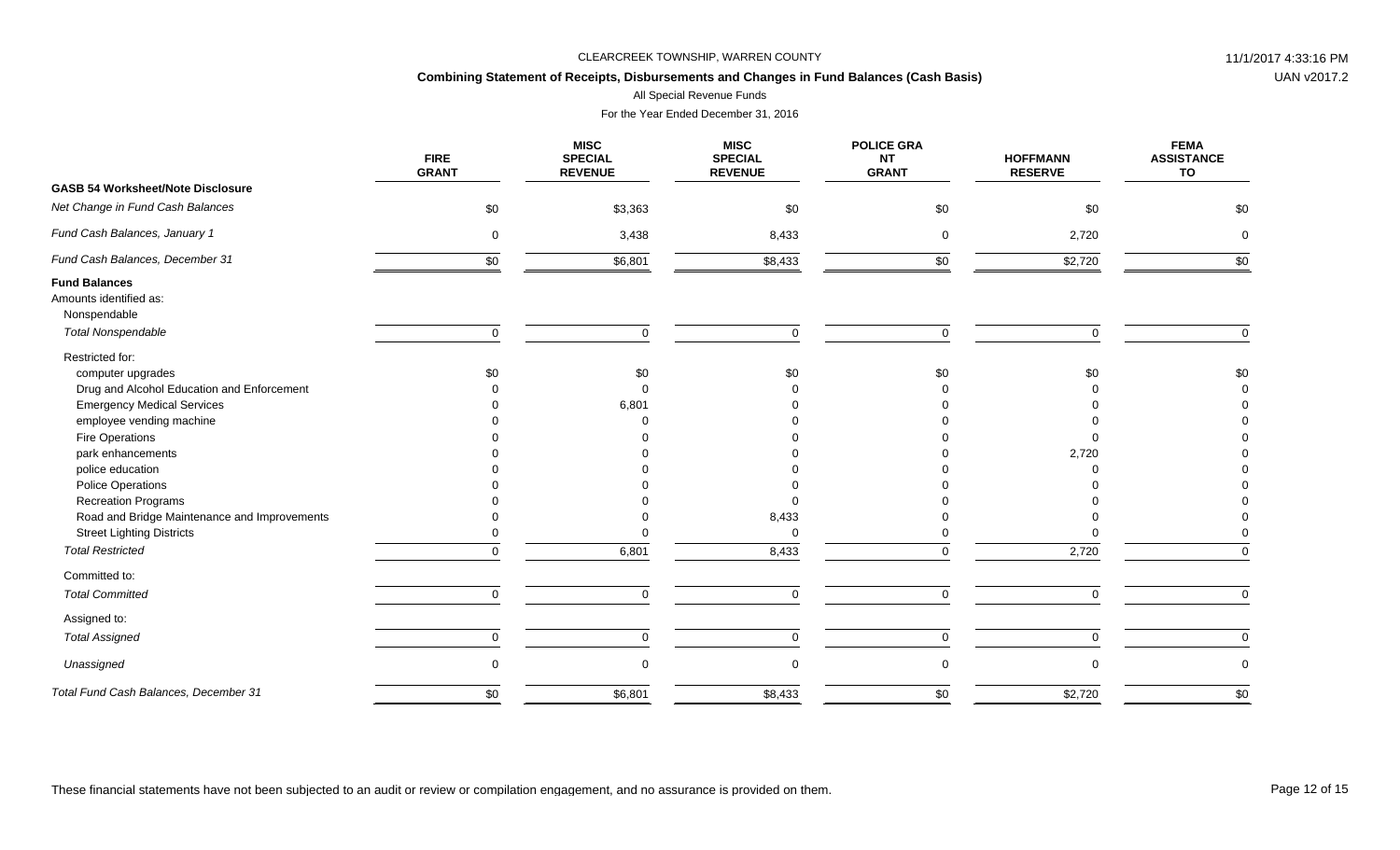## **Combining Statement of Receipts, Disbursements and Changes in Fund Balances (Cash Basis)**

UAN v2017.2

All Special Revenue Funds

For the Year Ended December 31, 2016

|                                                 | <b>FEMA</b><br><b>SAFER</b> | <b>SPECIAL REVENUE</b><br><b>TOTAL</b> |
|-------------------------------------------------|-----------------------------|----------------------------------------|
| <b>Cash Receipts</b>                            |                             |                                        |
| Property and Other Local Taxes                  | \$0                         | \$7,870,485                            |
| <b>Charges for Services</b>                     | 0                           | 555,512                                |
| Licenses, Permits and Fees                      | 0                           | 100,172                                |
| <b>Fines and Forfeitures</b>                    | 0                           | 1,085                                  |
| Intergovernmental                               | 0                           | 653,549                                |
| <b>Special Assessments</b>                      | 0                           | 182,477                                |
| Earnings on Investments                         | 0                           | 1,584                                  |
| Miscellaneous                                   | 0                           | 236,246                                |
| <b>Total Cash Receipts</b>                      | $\Omega$                    | 9,601,110                              |
| <b>Cash Disbursements</b>                       |                             |                                        |
| Current:                                        |                             |                                        |
| <b>General Government</b>                       | 0                           | 942                                    |
| <b>Public Safety</b>                            | 0                           | 8,578,339                              |
| <b>Public Works</b>                             | 0                           | 1,184,830                              |
| Health                                          | 0                           | 0                                      |
| <b>Human Services</b>                           | 0                           | 0                                      |
| Conservation-Recreation                         | 0                           | 0                                      |
| Other                                           | 0                           | $\Omega$                               |
| Capital Outlay                                  | $\Omega$                    | 335,330                                |
| Debt Service:                                   |                             |                                        |
| <b>Principal Retirement</b>                     | 0                           | 0                                      |
| Interest and Fiscal Charges                     | 0                           | 0                                      |
| <b>Total Cash Disbursements</b>                 | 0                           | 10,099,441                             |
| Excess of Receipts Over (Under) Disbursements   | 0                           | (498, 331)                             |
| <b>Other Financing Receipts (Disbursements)</b> |                             |                                        |
| Sale of Bonds                                   | 0                           | 0                                      |
| Sale of Notes                                   | 0                           | 0                                      |
| <b>Other Debt Proceeds</b>                      | 0                           | 0                                      |
| Premium and Accrued Interest on Debt            | 0                           | 0                                      |
| Discount on Debt                                | 0                           | 0                                      |
| Sale of Capital Assets                          | 0                           | 0                                      |
| Transfers In                                    | 0                           | 0                                      |
| <b>Transfers Out</b>                            | 0                           | 0                                      |
| Advances In                                     | $\Omega$                    | 0                                      |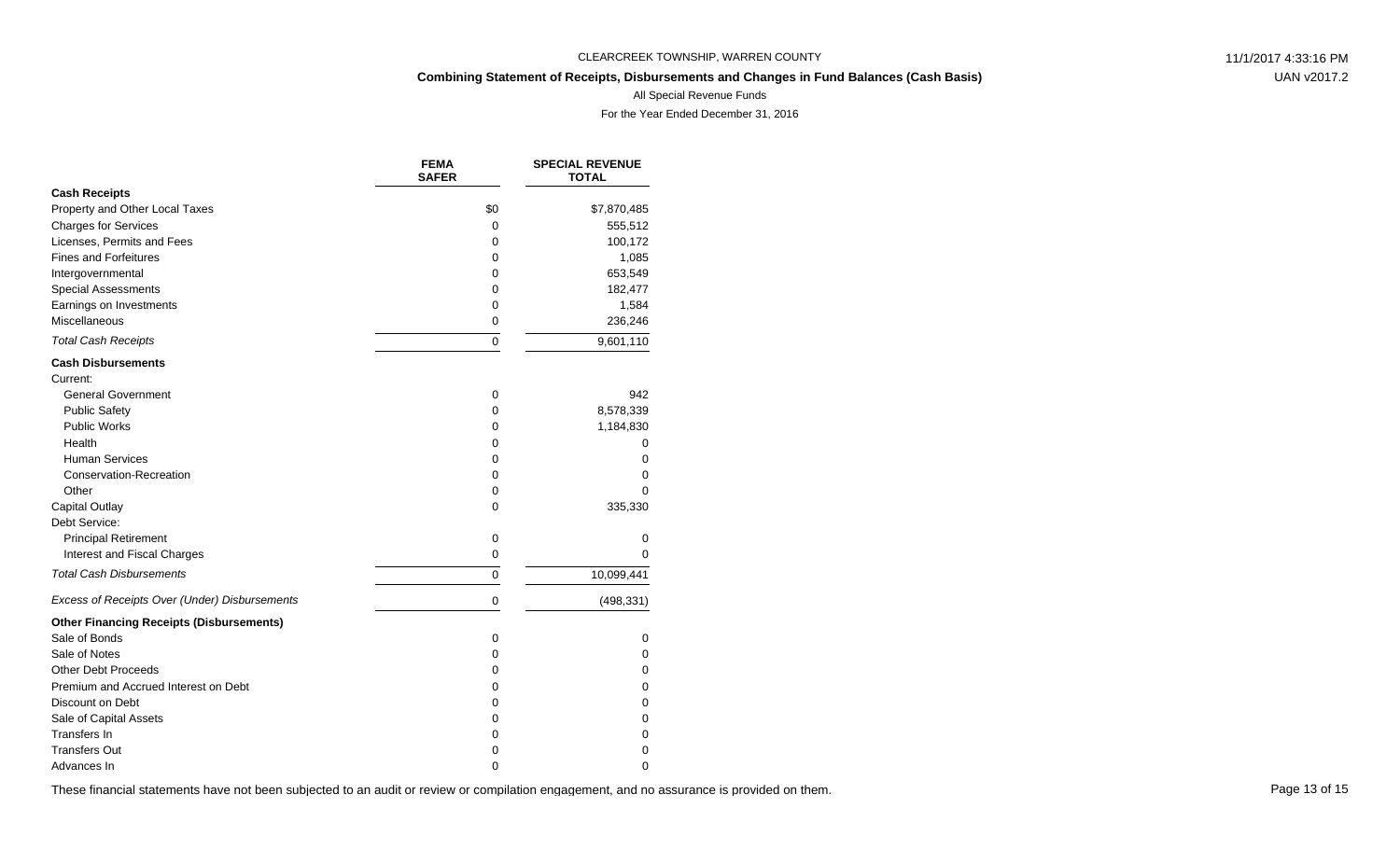## **Combining Statement of Receipts, Disbursements and Changes in Fund Balances (Cash Basis)**

UAN v2017.2

#### All Special Revenue Funds

|                                                       | <b>FEMA</b><br><b>SAFER</b> | <b>SPECIAL REVENUE</b><br><b>TOTAL</b> |
|-------------------------------------------------------|-----------------------------|----------------------------------------|
| Advances Out                                          | 0                           | Ω                                      |
| <b>Other Financing Sources</b>                        |                             |                                        |
| <b>Other Financing Uses</b>                           | 0                           |                                        |
| <b>Total Other Financing Receipts (Disbursements)</b> | 0                           | 0                                      |
| Special Item                                          |                             |                                        |
| Extraordinary Item                                    | O                           |                                        |
| Net Change in Fund Cash Balances                      | 0                           | (498, 331)                             |
| Fund Cash Balances, January 1                         | 0                           | 11,145,448                             |
| <b>Fund Cash Balances, December 31</b>                |                             |                                        |
| Nonspendable                                          | 0                           | U                                      |
| Restricted                                            | O                           | 10,647,117                             |
| Committed                                             | O                           |                                        |
| Assigned                                              | Ω                           |                                        |
| Unassigned (Deficit)                                  | O                           |                                        |
| Fund Cash Balances, December 31                       | \$0                         | \$10,647,117                           |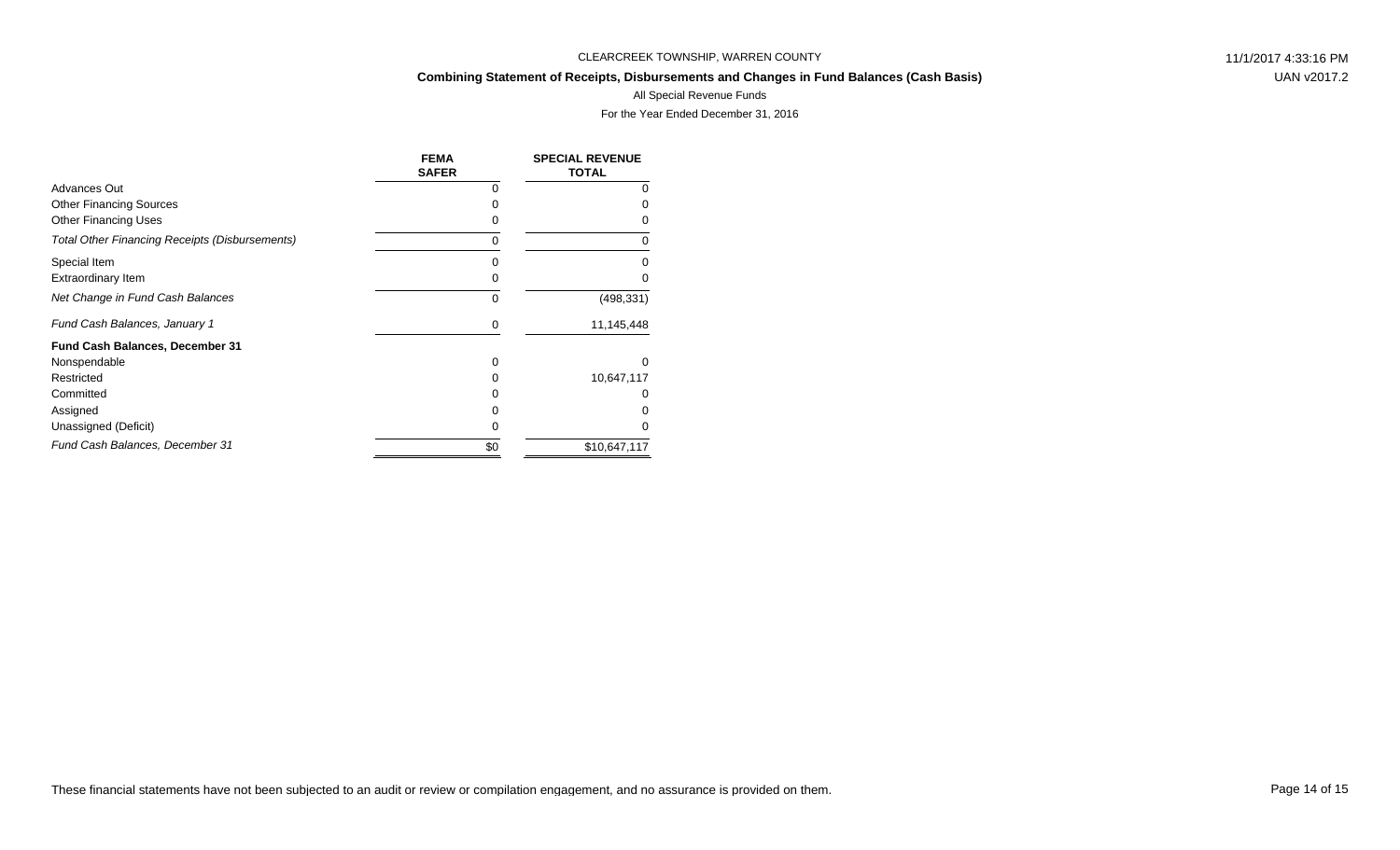## **Combining Statement of Receipts, Disbursements and Changes in Fund Balances (Cash Basis)**

UAN v2017.2

### All Special Revenue Funds

|                                              | <b>FEMA</b><br><b>SAFER</b> | <b>SPECIAL REVENUE</b><br><b>TOTAL</b> |
|----------------------------------------------|-----------------------------|----------------------------------------|
| <b>GASB 54 Worksheet/Note Disclosure</b>     |                             |                                        |
| Net Change in Fund Cash Balances             | \$0                         | (\$498,331)                            |
| Fund Cash Balances, January 1                | $\Omega$                    | 11,145,448                             |
| Fund Cash Balances, December 31              | \$0                         | \$10,647,117                           |
| <b>Fund Balances</b>                         |                             |                                        |
| Amounts identified as:                       |                             |                                        |
| Nonspendable                                 |                             |                                        |
| <b>Total Nonspendable</b>                    | $\mathbf 0$                 | 0                                      |
| Restricted for:                              |                             |                                        |
| computer upgrades                            | \$0                         | \$0                                    |
| Drug and Alcohol Education and Enforcement   | 0                           | 5,957                                  |
| <b>Emergency Medical Services</b>            | 0                           | 793,489                                |
| employee vending machine                     | 0                           | 2,172                                  |
| <b>Fire Operations</b>                       | 0                           | 5,566,111                              |
| park enhancements                            | 0                           | 2,720                                  |
| police education                             | 0                           | $\Omega$                               |
| <b>Police Operations</b>                     | 0                           | 3,739,738                              |
| <b>Recreation Programs</b>                   | 0                           | 0                                      |
| Road and Bridge Maintenance and Improvements | 0                           | 459,930                                |
| <b>Street Lighting Districts</b>             | 0                           | 77,000                                 |
| <b>Total Restricted</b>                      | 0                           | 10,647,117                             |
| Committed to:                                |                             |                                        |
| <b>Total Committed</b>                       | 0                           | 0                                      |
| Assigned to:                                 |                             |                                        |
| <b>Total Assigned</b>                        | 0                           | 0                                      |
| Unassigned                                   | $\mathbf 0$                 | 0                                      |
| Total Fund Cash Balances, December 31        | \$0                         | \$10,647,117                           |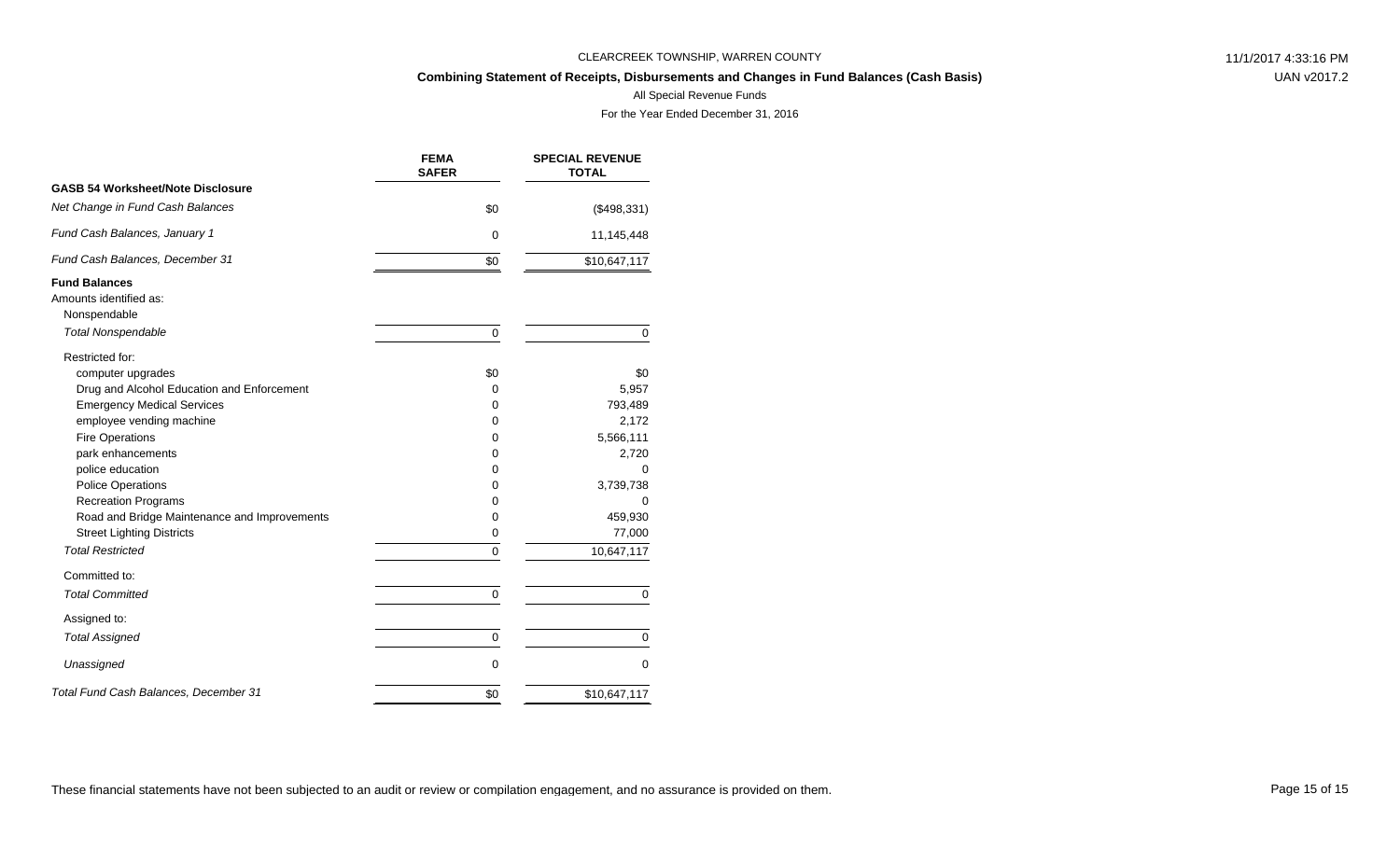## **Combining Statement of Receipts, Disbursements and Changes in Fund Balances (Cash Basis)**

UAN v2017.2

### All Capital Projects Funds

For the Year Ended December 31, 2016

|                                                 | <b>MISC</b><br><b>CAPITAL</b><br><b>PROJECTS</b> | <b>CAPITAL PROJECTS</b><br><b>TOTAL</b> |
|-------------------------------------------------|--------------------------------------------------|-----------------------------------------|
| <b>Cash Receipts</b>                            |                                                  |                                         |
| Property and Other Local Taxes                  | \$0                                              | \$0                                     |
| <b>Charges for Services</b>                     | 0                                                | $\Omega$                                |
| Licenses, Permits and Fees                      | 0                                                | 0                                       |
| <b>Fines and Forfeitures</b>                    | 0                                                | 0                                       |
| Intergovernmental                               | 0                                                | $\Omega$                                |
| <b>Special Assessments</b>                      | 0                                                | $\Omega$                                |
| Earnings on Investments                         | $\mathbf 0$                                      | $\Omega$                                |
| Miscellaneous                                   | 0                                                | $\mathbf 0$                             |
| <b>Total Cash Receipts</b>                      | 0                                                | 0                                       |
| <b>Cash Disbursements</b>                       |                                                  |                                         |
| Current:                                        |                                                  |                                         |
| <b>General Government</b>                       | 0                                                | 0                                       |
| <b>Public Safety</b>                            | 0                                                | 0                                       |
| <b>Public Works</b>                             | 0                                                | 0                                       |
| Health                                          | 0                                                | $\Omega$                                |
| <b>Human Services</b>                           | 0                                                | $\Omega$                                |
| Conservation-Recreation                         | 0                                                | 0                                       |
| Other                                           | $\Omega$                                         | $\Omega$                                |
| <b>Capital Outlay</b>                           | 0                                                | $\Omega$                                |
| Debt Service:                                   |                                                  |                                         |
| <b>Principal Retirement</b>                     | 0                                                | 0                                       |
| Interest and Fiscal Charges                     | $\mathbf 0$                                      | 0                                       |
| <b>Total Cash Disbursements</b>                 | 0                                                | $\Omega$                                |
| Excess of Receipts Over (Under) Disbursements   | 0                                                | 0                                       |
| <b>Other Financing Receipts (Disbursements)</b> |                                                  |                                         |
| Sale of Bonds                                   | 0                                                | 0                                       |
| Sale of Notes                                   | 0                                                | $\Omega$                                |
| <b>Other Debt Proceeds</b>                      | 0                                                | $\Omega$                                |
| Premium and Accrued Interest on Debt            | 0                                                | 0                                       |
| Discount on Debt                                | 0                                                | 0                                       |
| Sale of Capital Assets                          | 0                                                | 0                                       |
| Transfers In                                    | 0                                                | 0                                       |
| <b>Transfers Out</b>                            | 0                                                | 0                                       |
| Advances In                                     | $\Omega$                                         | $\Omega$                                |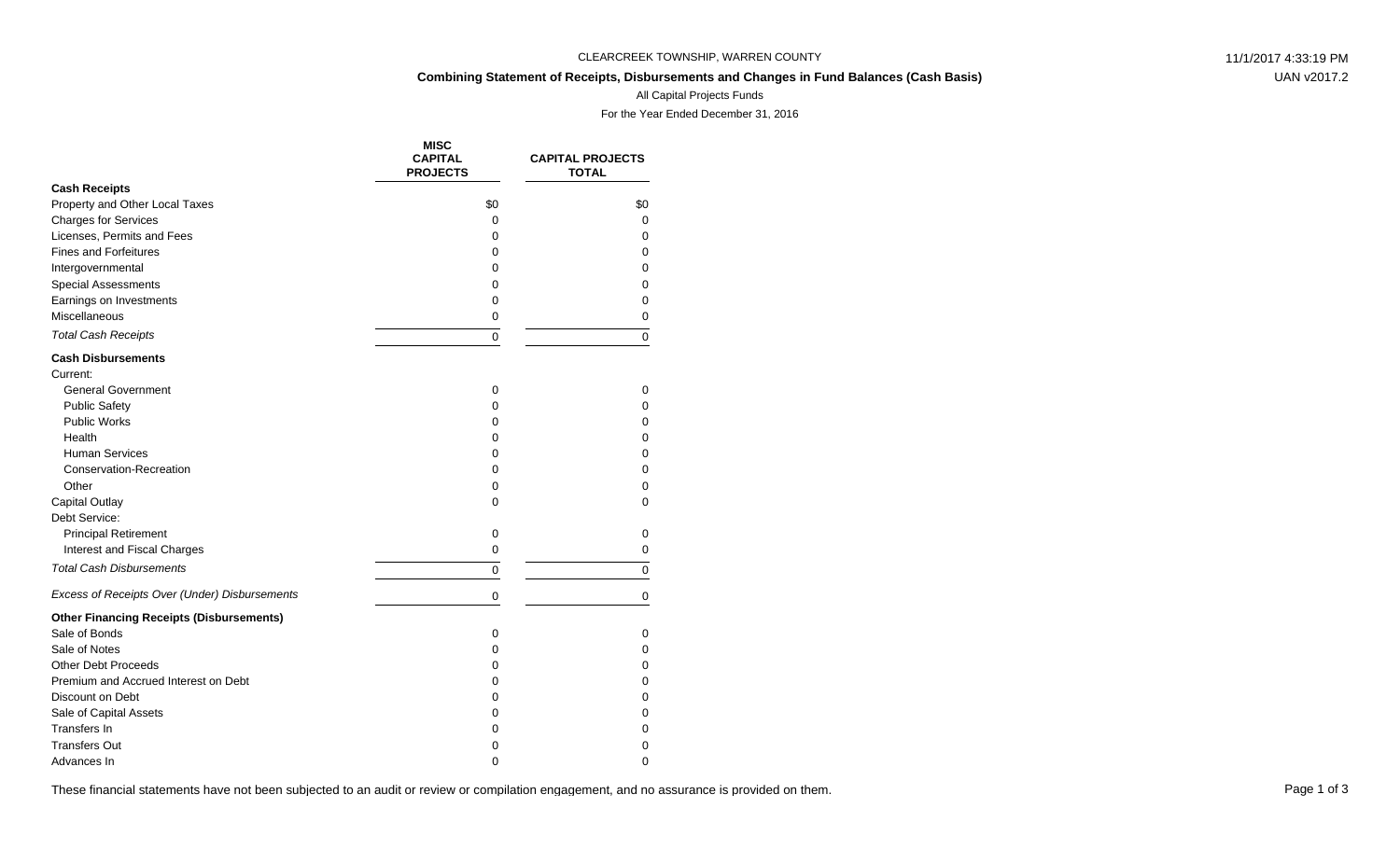#### **Combining Statement of Receipts, Disbursements and Changes in Fund Balances (Cash Basis)**

UAN v2017.2

## All Capital Projects Funds

|                                                       | <b>MISC</b><br><b>CAPITAL</b><br><b>PROJECTS</b> | <b>CAPITAL PROJECTS</b><br><b>TOTAL</b> |
|-------------------------------------------------------|--------------------------------------------------|-----------------------------------------|
| Advances Out                                          | O                                                | O                                       |
| <b>Other Financing Sources</b>                        | O                                                |                                         |
| <b>Other Financing Uses</b>                           |                                                  |                                         |
| <b>Total Other Financing Receipts (Disbursements)</b> | 0                                                | O                                       |
| Special Item                                          | O                                                |                                         |
| Extraordinary Item                                    | 0                                                | n                                       |
| Net Change in Fund Cash Balances                      | 0                                                | $\Omega$                                |
| Fund Cash Balances, January 1                         | 0                                                | 0                                       |
| Fund Cash Balances, December 31                       |                                                  |                                         |
| Nonspendable                                          | 0                                                | 0                                       |
| Restricted                                            |                                                  |                                         |
| Committed                                             |                                                  |                                         |
| Assigned                                              |                                                  |                                         |
| Unassigned (Deficit)                                  | 0                                                | Ω                                       |
| Fund Cash Balances, December 31                       | \$0                                              | \$0                                     |